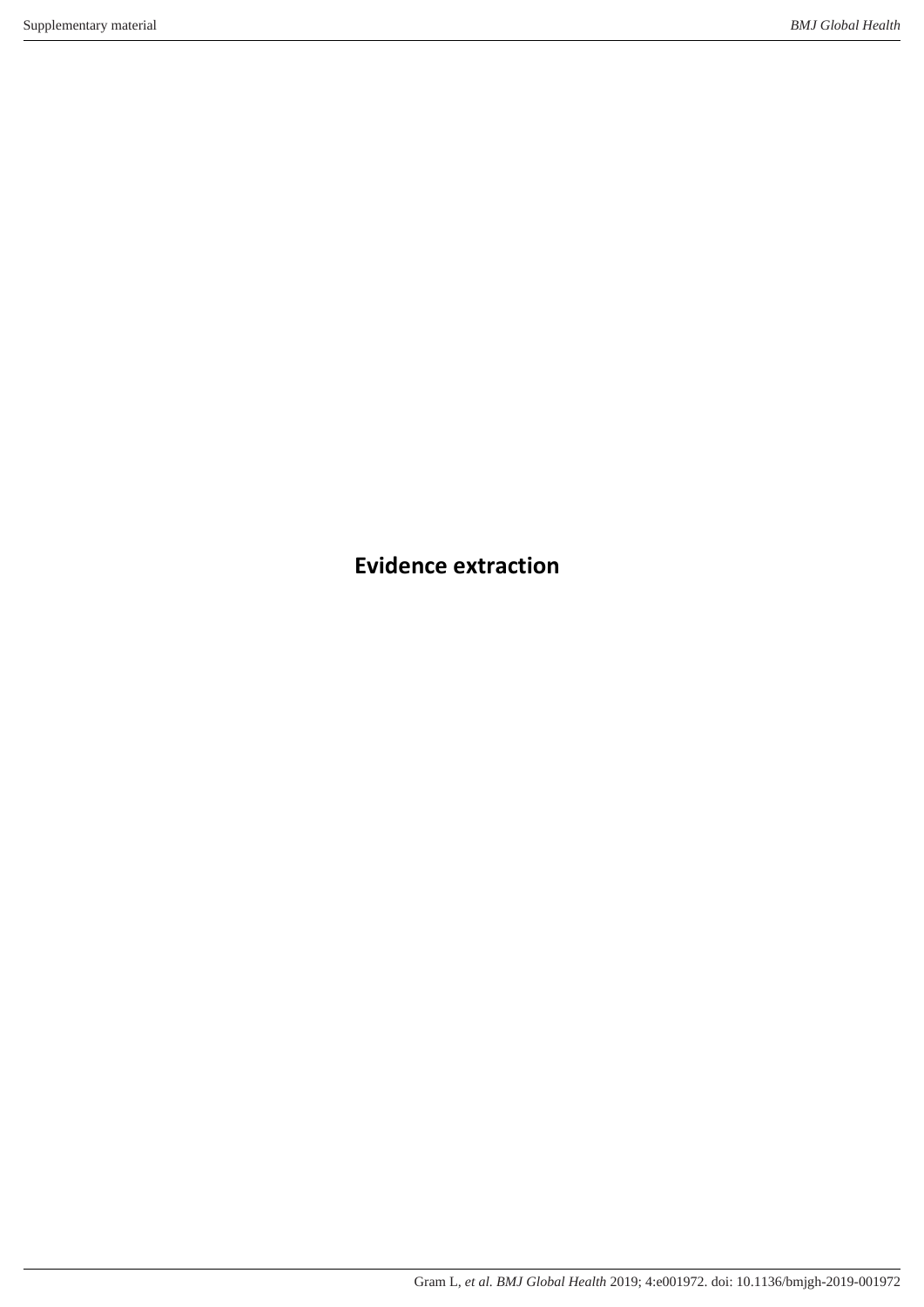| Author(s) and title                                                                                                                                                                                      | Year | <b>Evidence concerning mechanisms</b>                                                                                                                                                                                                                                                                                                                                                                                                                                                                                                                                                                                                                                                                                                                                                                                                                                                                                                                                                                                                                                                                   | <b>Evidence concerning enablers and barriers</b>                                                                                                                                                                                                                                                                                                                                                                                                                                                                                                                                                                                                                                                                                                                                                                                                                                            |
|----------------------------------------------------------------------------------------------------------------------------------------------------------------------------------------------------------|------|---------------------------------------------------------------------------------------------------------------------------------------------------------------------------------------------------------------------------------------------------------------------------------------------------------------------------------------------------------------------------------------------------------------------------------------------------------------------------------------------------------------------------------------------------------------------------------------------------------------------------------------------------------------------------------------------------------------------------------------------------------------------------------------------------------------------------------------------------------------------------------------------------------------------------------------------------------------------------------------------------------------------------------------------------------------------------------------------------------|---------------------------------------------------------------------------------------------------------------------------------------------------------------------------------------------------------------------------------------------------------------------------------------------------------------------------------------------------------------------------------------------------------------------------------------------------------------------------------------------------------------------------------------------------------------------------------------------------------------------------------------------------------------------------------------------------------------------------------------------------------------------------------------------------------------------------------------------------------------------------------------------|
| Gibbs et al.<br>Reconstructing<br>masculinity? A qualitative<br>evaluation of the<br>Stepping Stones and<br><b>Creating Futures</b><br>interventions in urban<br>informal settlements in<br>South Africa | 2015 | Case stories demonstrated intervention:<br>- provided a safe social space for men to talk about<br>gender norms and learn to express emotions<br>- often improved relationships, particularly<br>communication, but this was not always sustainable<br>- participants often had to choose between losing peer<br>support or reverting to past behaviour<br>- sustainable relationship improvements often only<br>possible after a degree of financial security                                                                                                                                                                                                                                                                                                                                                                                                                                                                                                                                                                                                                                          | <b>Barrier:</b> High levels of unemployment meant<br>participants had to spend time continually<br>searched for jobs without getting any.                                                                                                                                                                                                                                                                                                                                                                                                                                                                                                                                                                                                                                                                                                                                                   |
| Gibbs et al. Jobs, food,<br>taxis and journals:<br>complexities of<br>implementing Stepping<br><b>Stones and Creating</b><br>Futures in urban informal<br>settlements in South<br>Africa                 | 2014 | Impact of poor attendance: When participants 'dropped<br>in and out' of the intervention, it became complicated for<br>facilitators to sustain a safe space predicated on trust, as<br>each session would have a new mix of participants with<br>their social dynamics to deal with.                                                                                                                                                                                                                                                                                                                                                                                                                                                                                                                                                                                                                                                                                                                                                                                                                    | Ambiquous: Provision of journals facilitated<br>learning and reflection, but it was often hard to<br>keep them private (e.g. nowhere to keep journal in<br>lodgings or journal might be lost)<br><b>Barriers:</b> Training misread as job opportunity:<br>Although many arrived without expectations of<br>employment, some became disappointed when<br>they found out there were no job opportunities<br>Economic barriers: Inconsistent attendance due to<br>need to seek work - poorly paid and casual -<br>potentially in another city, in order to ensure own<br>financial survival. Although some were able to<br>borrow R20 for the taxi fare to the meeting centre,<br>others struggled.<br>Gender roles: Women often borrowed money for<br>the taxi fare from their partner who sometimes<br>effectively 'banned' them from the intervention by<br>refusing to lend them the money |
| Gibbs et al. 'Eh! I felt I<br>was sabotaged!':<br>facilitators'<br>understandings of success<br>in a participatory HIV and<br>IPV prevention<br>intervention in urban<br>South Africa                    | 2015 | Facilitator interpretation of own role: Facilitators felt they<br>needed to continually provide input to participants, lead<br>sessions and talking, and position themselves essentially<br>as group leaders. When they had little to say in a session,<br>they felt they had not 'worked hard' enough.<br>Group discussion: Facilitators recognised the importance<br>of promoting dialogue and discussion and sought to<br>achieve it throughout sessions. Participants actively<br>engaged in group discussion.<br>Encouraging attendance: Facilitated tried to encourage<br>greater attendance and puncuality by getting participants<br>to agree to start times for sessions, using regular<br>reminder phone calls, and delaying the start of sessions<br>when participants did not arrive, but the strategies did<br>not work.<br>Impact of poor attendance: Project team felt poor<br>attendance was a major challenge to the intervention<br>which potentially undermined intervention outcomes and<br>offered material incentives to facilitators for achieving<br>high levels of attendance. | Barriers: Facilitator 'expert' mentality: Facilitators<br>became pre-occupied with ensuring high levels of<br>attendance, prompt arrival of participants, 'correct'<br>answers in group sessions and 'achievement' of<br>behaviour change - all interpreted as markers of<br>success. When they failed to achieve this, they<br>grew frustrated, blamed participants for being lazy,<br>and demanded compliance instead of opening up<br>discussion of the social roots of participants'<br>problems.                                                                                                                                                                                                                                                                                                                                                                                       |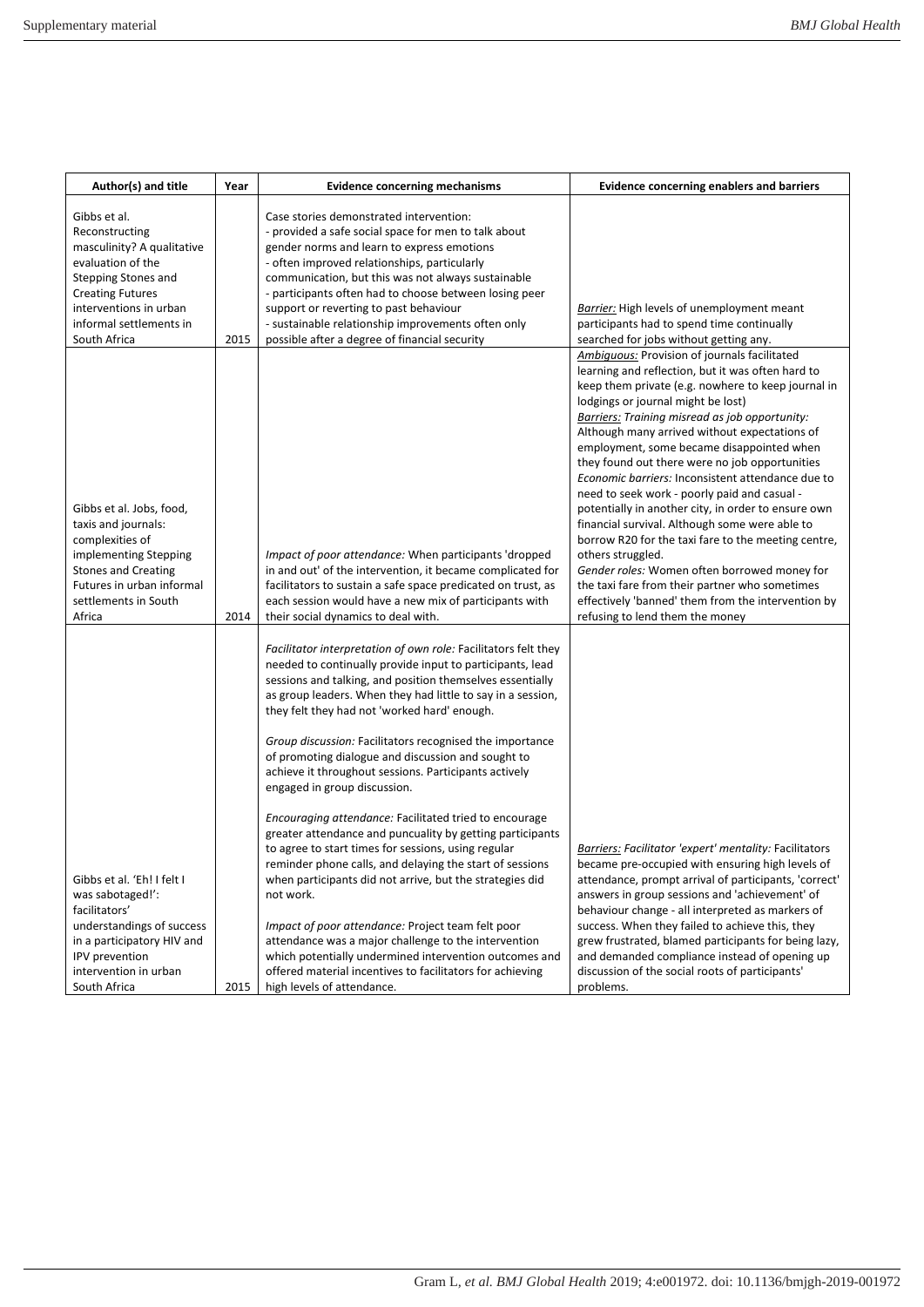| Author(s) and title            | Year | <b>Evidence concerning mechanisms</b>                       | <b>Evidence concerning enablers and barriers</b>       |
|--------------------------------|------|-------------------------------------------------------------|--------------------------------------------------------|
|                                |      |                                                             | <b>Enablers: Engaging with community members</b>       |
|                                |      |                                                             | without an air of superiority; consistently delivering |
|                                |      |                                                             | the same message in one-on-one and group-level         |
|                                |      |                                                             | interactions.                                          |
|                                |      |                                                             | Barriers: Community characteristics: More difficult    |
|                                |      |                                                             | to collectivise isolated communities, where women      |
|                                |      |                                                             | experienced low social cohesion due to female          |
|                                |      |                                                             | seclusion norms, village exogamy, and                  |
|                                |      |                                                             | competitiveness from poverty and desperation.          |
|                                |      | Building relationships with community members: Gaining      |                                                        |
|                                |      | trust was a long and unpredictable process, partly built by | Poor intervention acceptability: Negative reaction     |
|                                |      | repeated small-scale interactions, partly fuelled by staff  | by men to female 'outsiders' promoting new             |
|                                |      | spontaneously responding to emergencies, thus proving       | lifestyles and challenging their dominance from        |
|                                |      | their good intent by going beyond official roles.           | stares and insults to death threats. Suspicion that    |
|                                |      |                                                             | social change agenda is promoted by a political        |
|                                |      | Avoiding community resistance: Negotiating flexibly and     | party looking for votes. Some men forbade wives        |
|                                |      | peacefully with communities rather than demanding           | from attending classes.                                |
|                                |      | change, thus conveying respect for local views, using       |                                                        |
|                                |      | 'well-intentioned deception and manipulation' e.g.          | Staff-community divide: Lack of confidence among       |
|                                |      | branding domestic violence classes as 'literacy classes'.   | local women to speak to 'well-educated outsiders'.     |
|                                |      |                                                             | Locals could not relate to language of rights ->       |
|                                |      | Raising critical consciousness: Story-telling, problem-tree | protests that classes were a waste of time.            |
|                                |      | analysis, gender budgeting and visits to other self-help    | Community members quiet and withdrawn,                 |
|                                |      | groups stimulated critical thinking about own situation.    | treating staff as guests and outsiders -> difficult to |
|                                |      |                                                             | establish open and honest communication. Some          |
|                                |      | Taking action: Once, women's group became 'too              | staff lacked ethos of open communication and           |
|                                |      | dynamic', vandalised liquor shops and threatened violent    | participation and advocated for punitive measures      |
| Bhaird. The Complexity of      |      | men -> backlash of criticism and violence within the        | to encourage behaviour change.                         |
| <b>Community Engagement:</b>   |      | community. Otherwise action against domestic violence,      |                                                        |
| Developing Staff-              |      | lobbying government for a water supply, closing illicit     | Divisions between women in the community: Non-         |
| <b>Community Relationships</b> |      | liquor shops and campaigning to obtain electricity.         | participating women felt neglected and jealous,        |
| in a Participatory Child       |      |                                                             | mothers-in-law felt threatened by daughters-in-law     |
| <b>Education and Women's</b>   |      | Building social capital: Group members felt solidarity,     | becoming educated, some older women felt               |
| Rights Intervention in         |      | unity and new social identity was their biggest             | insulted to be invited to meetings that they           |
| Kolkata Slums                  | 2013 | achievement.                                                | disapproved of.                                        |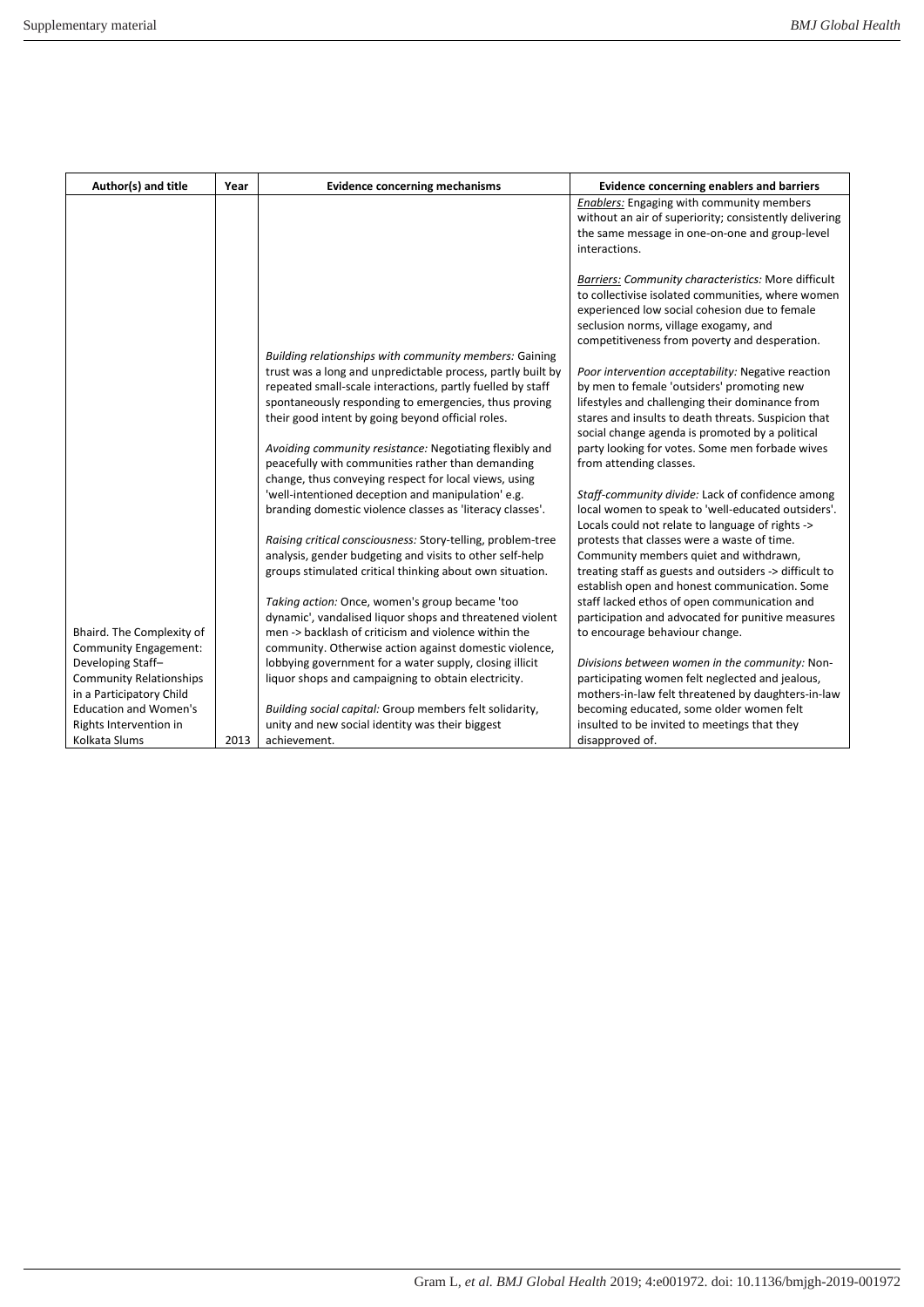| Author(s) and title                                                                                                                                                                 | Year | <b>Evidence concerning mechanisms</b>                                                                                                                                                                                                                                                                                                                                                                                                                                                                                                                                                                                                                                                                                                                                                                                                                                                                                                                                                                                                                                                                                                                                                                                                                                                                                                                                                                                                                                  | <b>Evidence concerning enablers and barriers</b>                                                                                                                                                                                                                                                                                                                                                                                                                                                                                                                                                                                                                                                                                                                                                                                                                                                                                                                                                                                                                                                                                                                                                                                                                                                                                                                                                                                                                                       |
|-------------------------------------------------------------------------------------------------------------------------------------------------------------------------------------|------|------------------------------------------------------------------------------------------------------------------------------------------------------------------------------------------------------------------------------------------------------------------------------------------------------------------------------------------------------------------------------------------------------------------------------------------------------------------------------------------------------------------------------------------------------------------------------------------------------------------------------------------------------------------------------------------------------------------------------------------------------------------------------------------------------------------------------------------------------------------------------------------------------------------------------------------------------------------------------------------------------------------------------------------------------------------------------------------------------------------------------------------------------------------------------------------------------------------------------------------------------------------------------------------------------------------------------------------------------------------------------------------------------------------------------------------------------------------------|----------------------------------------------------------------------------------------------------------------------------------------------------------------------------------------------------------------------------------------------------------------------------------------------------------------------------------------------------------------------------------------------------------------------------------------------------------------------------------------------------------------------------------------------------------------------------------------------------------------------------------------------------------------------------------------------------------------------------------------------------------------------------------------------------------------------------------------------------------------------------------------------------------------------------------------------------------------------------------------------------------------------------------------------------------------------------------------------------------------------------------------------------------------------------------------------------------------------------------------------------------------------------------------------------------------------------------------------------------------------------------------------------------------------------------------------------------------------------------------|
| Siu et al. Men's<br>Involvement in a<br>Parenting Programme to<br>Reduce Child<br>Maltreatment and<br>Gender-Based Violence:<br>Formative Evaluation in<br>Uganda                   | 2017 | Valuing reflection on gender roles: Men began to<br>question masculinity norms, share information about<br>parenting with fellow men & learn from them.<br>Confessions & testimonies during sessions suggested<br>parents absorbed key messages & valued learning new<br>communication skills.<br>Limited changes in relationships: Men reported<br>experienced changes in relationships including reduced<br>spousal conflict and increased mutual respect. However,<br>some men were not ready to practice conventional<br>maternal behaviours in real life, as opposed to in role<br>plays, or stop restricting their spouses' financial &<br>domestic power. Indeed, husbands tended to police<br>wives' behaviour to accord with programme messages<br>following participation in the programme<br>Discussing sensitive issues: Mixed sex sessions<br>occasionally resulted in couples openly discussing<br>sensitive issue in the group, but often helped clarify<br>conflicting perspectives, negative-gendered norms &<br>parenting practices, promoted transparency between the<br>couple and legitimised further discussion of sensitive<br>issues at home.<br>Learning parenting information: Men became aware of<br>their limited understanding of child upbringing, but<br>valued learning about positive parenting, bonding &<br>attachment, and alternatives to corporal discipline,<br>although a few found it difficult do without negative<br>tools. | Enablers:<br><i>Occupation:</i> More difficult to recruit & retain men<br>in peri-urban areas, where men worked in a variety<br>of occupations with different time schedules. In<br>rural areas, men worked as fishermen who fished<br>in the evening & returned early in the morning<br>where they had time for the intervention.<br>Carefully managing composition of sessions:<br>Fathers valued starting in single-sex sessions before<br>discussing parenting issues with mothers perceived<br>to be more argumentative and assertive; men were<br>also more willling to questions masculinity norms<br>in single-sex than mixed-sex sessions. In the mixed-<br>sex sessions, fathers- and mothers-in-law were not<br>allowed to participate in the same group to<br>minimise reluctance to discuss sensitive issues.<br>Men/women expressed their views to their partner<br>as the 'collective view' of the group, which was less<br>threatening.<br>Attitudes towards fatherhood: Men had pre-<br>existing concern with acquiring parenting skills to<br>ensure children should grow up well behaved &<br>welcomed an intervention that recognised them as<br>equal partners in raising their children or even<br>framed them as family heads.<br>Barriers:<br>Entrenched masculinity norms: Fathers experienced<br>social pressure to conform to conventional<br>masculinity from relatives & wider village<br>membership, which undermined efforts to become<br>a new father. |
| Kim et al. Understanding<br>the Impact of a<br>Microfinance-Based<br>Intervention on Women's<br>Empowerment and the<br>Reduction of Intimate<br>Partner Violence in South<br>Africa | 2007 | Qualitative evidence showed:<br>A. Initial resistance to discussing domestic violence,<br>particularly older women challenging younger women<br>and expressing views condoning domestic violence, but<br>this dissipated over time<br>B. Respondents indicated increases in: self-confidence,<br>financial confidence, ability to challenge gender norms,<br>autonomy in decision-making, perceived contribution to<br>the household, quality of<br>partner relationship, social group membership &<br>participation in collective action<br>Quantitative evidence showed:<br>Non-significant (p>0.05) increases in all the domains<br>indicated under <b>B</b><br>Non-significant (p>0.05) increases in consumption,<br>membership of a savings group, progressive attitudes to<br>intimate partner violence and lack of controlling<br>behaviour in partner<br>Significant (p<0.05) increases in: household asset value<br>and lack of past year IPV                                                                                                                                                                                                                                                                                                                                                                                                                                                                                                                 | None provided                                                                                                                                                                                                                                                                                                                                                                                                                                                                                                                                                                                                                                                                                                                                                                                                                                                                                                                                                                                                                                                                                                                                                                                                                                                                                                                                                                                                                                                                          |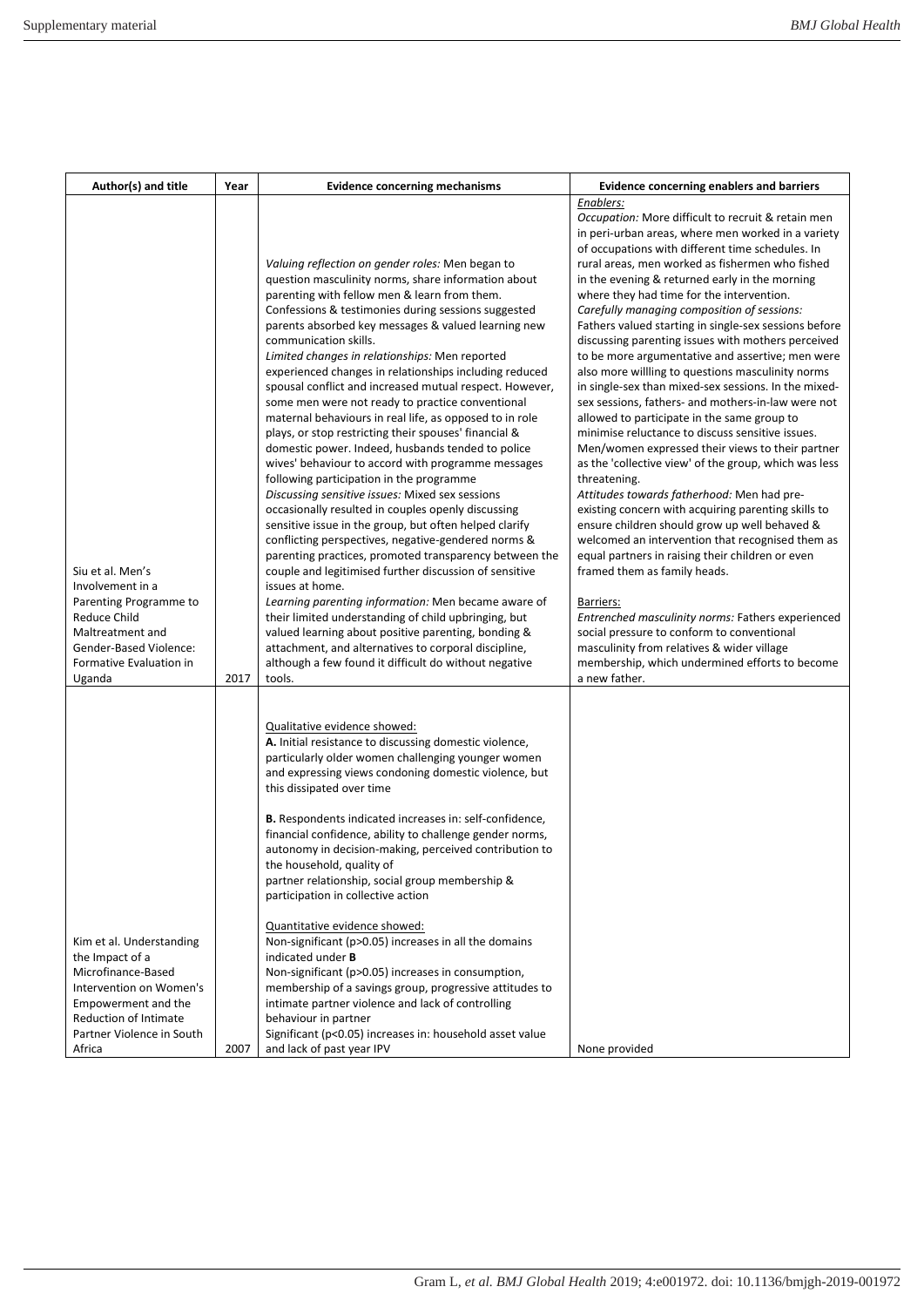| Author(s) and title                                                                                                                                                              | Year | <b>Evidence concerning mechanisms</b>                                                                                                                                                                                                                                                                                                                                                                                      | <b>Evidence concerning enablers and barriers</b>                                                                                                                                                                                                                                                                                                                                                                                                                                               |
|----------------------------------------------------------------------------------------------------------------------------------------------------------------------------------|------|----------------------------------------------------------------------------------------------------------------------------------------------------------------------------------------------------------------------------------------------------------------------------------------------------------------------------------------------------------------------------------------------------------------------------|------------------------------------------------------------------------------------------------------------------------------------------------------------------------------------------------------------------------------------------------------------------------------------------------------------------------------------------------------------------------------------------------------------------------------------------------------------------------------------------------|
|                                                                                                                                                                                  |      | Quantitative evidence showed:<br>Increased participation in social groups (1.85 aRR, 95% CI<br>$0.95 - 3.61$<br>Increased belief in community support towards common<br>goals (1.11 aRR, 95% CI 0.38-3.24)<br>Greater perception of community solidarity in times of<br>crisis (1.65 aRR, 95% CI 0.81-3.37)<br>Increased participation in collective action (2.06 aRR, 95%<br>CI 0.92-4.49)                                |                                                                                                                                                                                                                                                                                                                                                                                                                                                                                                |
|                                                                                                                                                                                  |      | Qualitative evidence showed:<br>Trust and solidarity - group members shared financial and<br>business advice, provided mutual social support<br>(financial, emotional or practical) in times of crisis,<br>broadened their social horizons<br>Shared norms evolved through repeated interaction in<br>groups<br>Vocal leaders developed group identity & provided<br>inspiration and social influence                      | Qualitative evidence showed:<br>Loan repayment problems, lack of attendance at<br>meetings, leadership problems - particularly<br>corruption or financial mismanagement, and<br>malicious gossip all undermined solidarity<br>Centres with loan repayment problems, leadership<br>challenges or lack of trust between members saw<br>much more limited community mobilization                                                                                                                  |
| Pronyk et al. Can social<br>capital be intentionally<br>generated? A randomized<br>trial from rural South                                                                        |      | Informal action as women shared insights with children<br>and partners, targeted community groups for awareness-<br>raising, mediated in local conflicts<br>Collective action as women organized village workshops,<br>meetings with leadership structures, civic marches,                                                                                                                                                 | activity<br>Women joining groups were generally already<br>familiar with each other as members of other                                                                                                                                                                                                                                                                                                                                                                                        |
| Africa                                                                                                                                                                           | 2008 | partnerships with local institutions, village committees<br>Critical consciousness: Facilitators created a space where                                                                                                                                                                                                                                                                                                     | community groups.<br>Enablers:<br>Training and mentoring: 4-week intensive training<br>and ongoing support & mentorship by managers<br>helped force facilitators to approach group<br>participants as co-learners rather than experts; 5-<br>day 'natural leader' training for group members<br>gave participants a sense of confidence & power.                                                                                                                                               |
|                                                                                                                                                                                  |      | women critically reflected on everyday reality, shared<br>common problems & success stories, felt supported by<br>others with the same problems and developed their own<br>solutions to their problems.<br>Individual action: Critical consciousness was seen by staff                                                                                                                                                     | <i>Participatory tools:</i> Asking participants to analyse<br>roots of ill-health in their communities,<br>probing/asking questions about 'unchallengeable'<br>cultural traditions; conducting role-plays about<br>potentially difficult personal issues; 'grounding'                                                                                                                                                                                                                          |
|                                                                                                                                                                                  |      | as a catalyst for women to share ideas with the broader<br>community. Participants spoke with household partners<br>and children about formerly taboo subjects like sexuality<br>and also shared information with friends, relatives,<br>church, stokvel & neighbours. Participants also played a<br>role as mediators in family disputes. Participants felt<br>compelled to share information with others and felt it     | examples in women's daily lives; and emphasising<br>'going beyond information giving' in group<br>meetings all helped promote critical consciousness<br><u>Barriers:</u><br>Challenges to the intervention model: Some<br>facilitators & participants continued to see the                                                                                                                                                                                                                     |
| Hatcher et al. Promoting<br>critical consciousness and<br>social mobilization in<br>HIV/AIDS programmes:<br>lessons and curricular<br>tools from a South African<br>intervention | 2010 | increased their sense of self-efficacy.<br>Collective action: After learning about social mobilization<br>in a 5-day 'natural leader' training, women conducted<br>meetings with community leaders, held workshops, held<br>public marches, created rape prevention committees &<br>partnered with police and local organizations. This placed<br>many women in leadership roles in their community for<br>the first time. | function of groups as sharing knowledge with<br>women who were 'blank'; some participants felt<br>frustrated having to implement collective action in<br>their own time using their own financial resources,<br>particularly as they were also expected to run their<br>own micro-finance businesses; local leadership<br>sometimes discouraged activities that did not fall in<br>line with their views, e.g. a march on a clinic feared<br>by the local chief to cause clinic staff to quit. |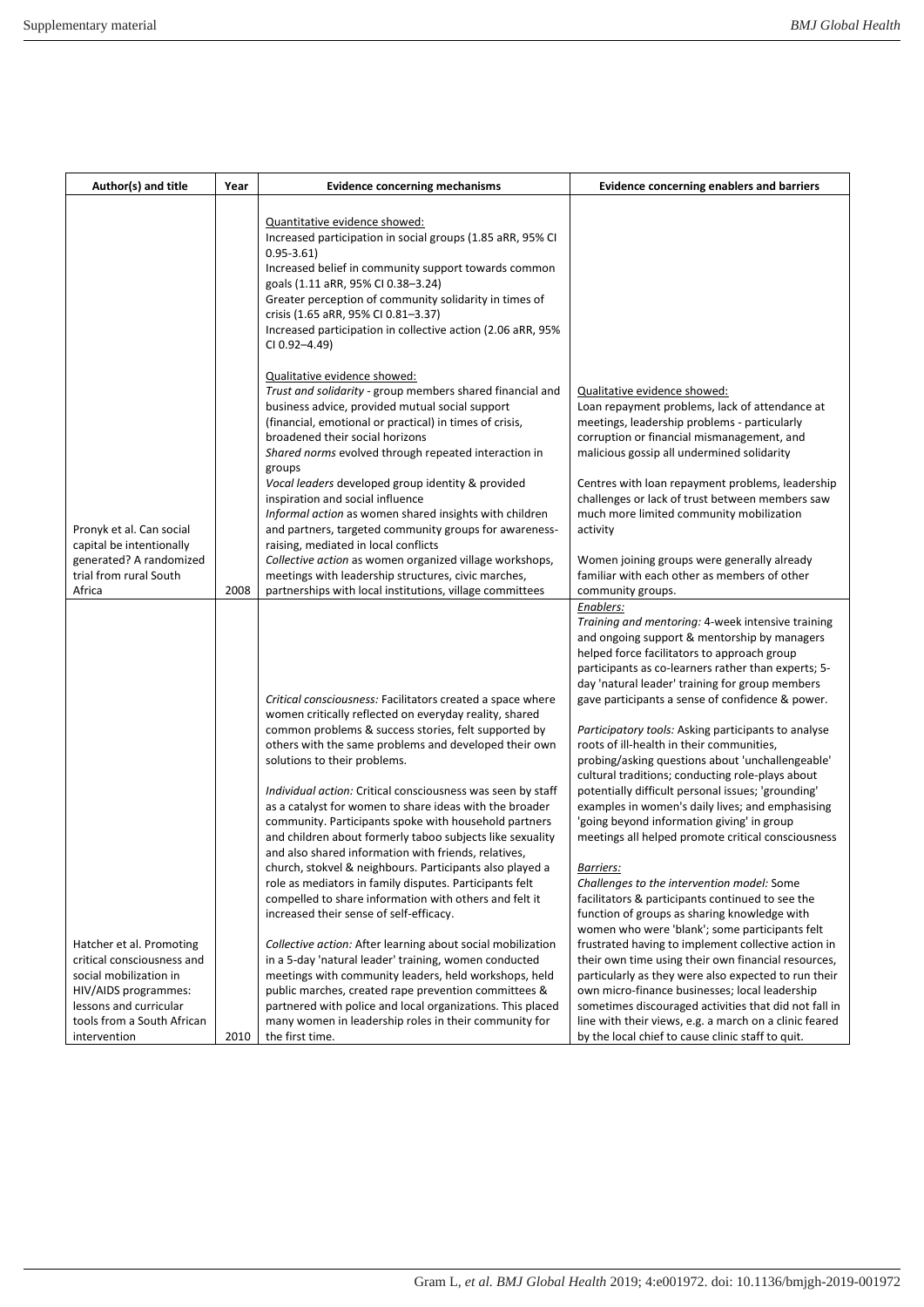| Author(s) and title                                                                                                                                                                                   | Year | <b>Evidence concerning mechanisms</b>                                                                                                                                                                                                                                                                                                                                                                                                                                                                                                                                                                                                                                                                                                                                  | <b>Evidence concerning enablers and barriers</b>                                                                                                                                                                                                                                                                                                                                                                                                                                                                                                                                                                                                                                                                                                                                                                              |
|-------------------------------------------------------------------------------------------------------------------------------------------------------------------------------------------------------|------|------------------------------------------------------------------------------------------------------------------------------------------------------------------------------------------------------------------------------------------------------------------------------------------------------------------------------------------------------------------------------------------------------------------------------------------------------------------------------------------------------------------------------------------------------------------------------------------------------------------------------------------------------------------------------------------------------------------------------------------------------------------------|-------------------------------------------------------------------------------------------------------------------------------------------------------------------------------------------------------------------------------------------------------------------------------------------------------------------------------------------------------------------------------------------------------------------------------------------------------------------------------------------------------------------------------------------------------------------------------------------------------------------------------------------------------------------------------------------------------------------------------------------------------------------------------------------------------------------------------|
|                                                                                                                                                                                                       |      |                                                                                                                                                                                                                                                                                                                                                                                                                                                                                                                                                                                                                                                                                                                                                                        | Quantitative evidence showed:<br>Predictors of attendance: Older, married, poorer,<br>less educated women with many children (5+)<br>were more likely to join groups and less likely to<br>drop out after 2 years. Only associations with age                                                                                                                                                                                                                                                                                                                                                                                                                                                                                                                                                                                 |
|                                                                                                                                                                                                       |      | Quantitative evidence showed:<br>Clients attended median 8/10 gender training sessions<br>(IQR 5-10). Drop-out from groups 11.1% in first 18<br>months and 31.2 at 2 years, main reason being trouble<br>with repayments (37%) and death/illness in the<br>household (16%), but not gender training (only 3%). 10%<br>of group members became selected to take part in<br>'natural leader' training.<br>Client survey showed >80% clients agreed that: clients<br>learned new things, training had a major impact on their<br>life, they spoke of what they learned to friends & family,<br>others in their loan supported them when there were<br>problems & they participated in organized activities by<br>their local loan centre.<br>Qualitative evidence showed: | were significant at p<0.05.<br>Qualitative evidence showed:<br><b>Enablers:</b> Client satisfaction with the programme<br>was enhanced by the use of local trainers.<br>Barriers: Sickness, constraints from husbands,<br>childcare and pressures of running a business<br>prevented some women from participating in<br>natural leader training programme. Natural leaders<br>were sometimes insufficiently proactive in planning<br>collective action without the support of<br>programme staff.<br>Group members could sometimes not participate<br>in collective action due to: other other family &<br>community responsibilities, lack of monetary<br>incentives for collective action, need to prioritize<br>running a business, social pressure for privacy and<br>'respectability' & participants' low status in the |
| Hargreaves et al. Process<br>evaluation of the<br>Intervention with<br>Microfinance for AIDS and<br>Gender Equity (IMAGE) in<br>rural South Africa.                                                   | 2009 | Clients valued focus on communication, new information,<br>social support & increasing confidence from their<br>participation in the programme. Clients felt natural leader<br>training was an additional source of increasing<br>confidence. Acts of individual information sharing were<br>widespread, but not as much collective action.                                                                                                                                                                                                                                                                                                                                                                                                                            | community due to their extreme poverty.<br>Integration between the management structures of<br>the microfinance & gender training components<br>created confusion about roles & responsibilities<br>and negatively affected staff morale                                                                                                                                                                                                                                                                                                                                                                                                                                                                                                                                                                                      |
|                                                                                                                                                                                                       |      | Descriptive quantitative data showed:<br>Discussion groups: Staff formed 600 groups (200 per site)<br>- 198 unmarried female, 252 married female, 75<br>unmarried male & 75 married male groups. Average<br>group size was 15. Proportion eligible community<br>members part of a group was 51% for women and 15%<br>for men. 13 two-hour interactive sessions over a 20-<br>month period conducted separately with female sand<br>males consisting of games, breakout sessions for<br>discussion, role plays & presentation of short plays. On<br>average, women attended 5.8 sessions and men 5.7<br>sessions.                                                                                                                                                       |                                                                                                                                                                                                                                                                                                                                                                                                                                                                                                                                                                                                                                                                                                                                                                                                                               |
| Naved et al. A cluster<br>randomized controlled<br>trial to assess the impact<br>of SAFE on spousal<br>violence against women<br>and girls in slums of<br>Dhaka, Bangladesh                           | 2018 | Community campaigns: 20-member community<br>mobilisation group comprising representatives from each<br>village selected and supported volunteers to conduct<br>campaigns. In total, 11 rallies, nine video shows, 11 folk<br>music concerts, 11 mobile van campaigns, 3 quiz<br>competition, 6 reflective dialogue sessions, and 8 banner<br>campaigns were organized.<br>Intention-to-treat analysis showed:                                                                                                                                                                                                                                                                                                                                                          | Descriptive quantitative data showed:<br>Barriers to participation: 28% of married women &<br>19% of married men dropped out, mostly due to<br>out-migration (50% for women & 62% for men) and<br>time constraint (35% for both), but also family<br>restrictions (8% married women) and eviction (1%).                                                                                                                                                                                                                                                                                                                                                                                                                                                                                                                       |
| Gupta et al. Gender<br>norms and economic<br>empowerment<br>intervention to reduce<br>intimate partner violence<br>against women in rural<br>Côte d'Ivoire: a<br>randomized controlled<br>pilot study | 2013 | Reduced acceptance of wife beating (p<0.01), but no<br>evidence difference in beliefs that a wife had the right to<br>refuse sex with her husband (p>0.05).<br>Per-protocol analysis showed:<br>Evidence for reductions in acceptance of wife beating<br>among women with high compliance (p=0.01), but not<br>women with low compliance (p=0.69). No evidence for a<br>difference concerning beliefs about a wife's right to<br>refuse sex with her husband.                                                                                                                                                                                                                                                                                                          | None provided                                                                                                                                                                                                                                                                                                                                                                                                                                                                                                                                                                                                                                                                                                                                                                                                                 |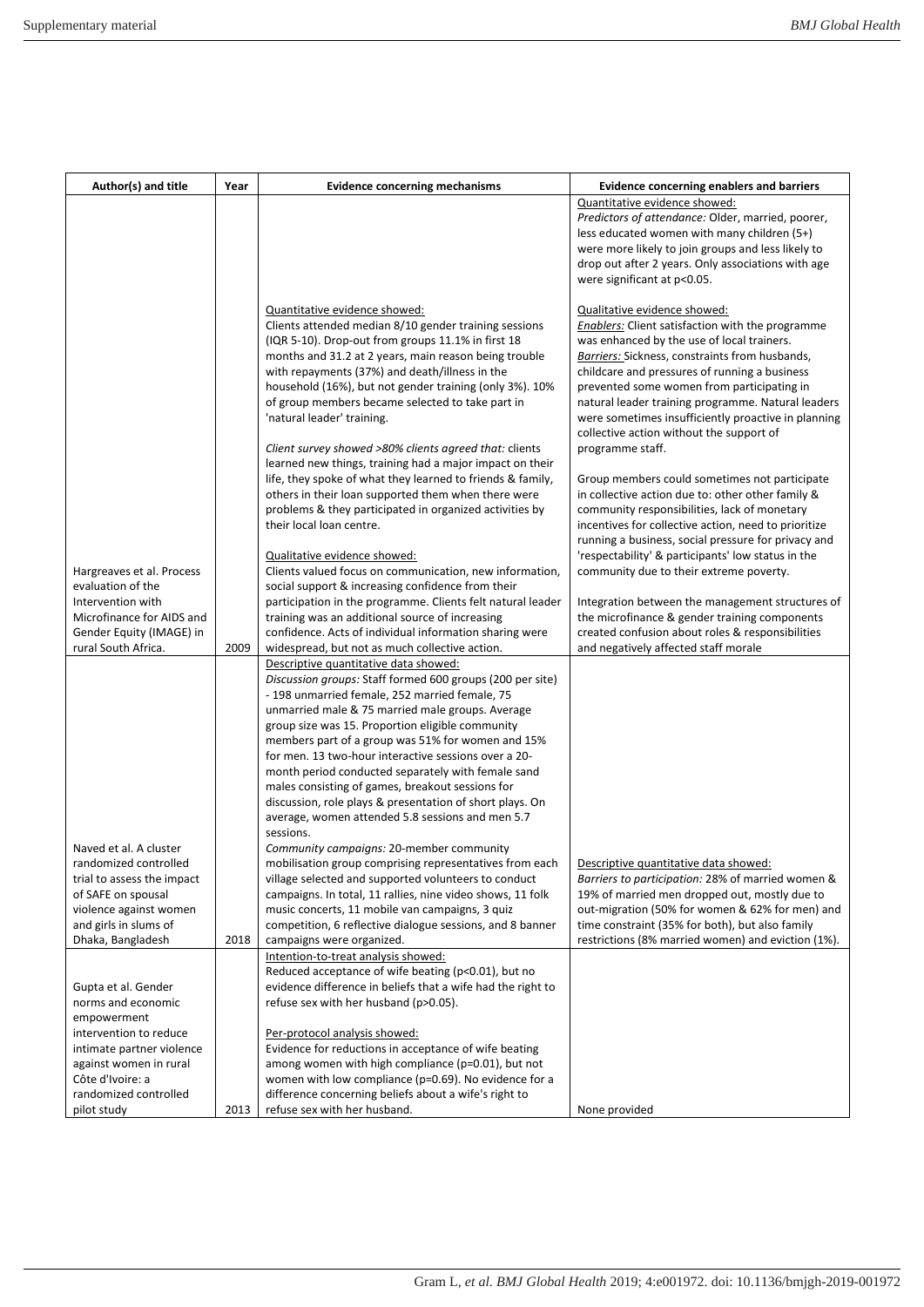| Author(s) and title                                                                                                                                              | Year | <b>Evidence concerning mechanisms</b>                                                                                                                                                                                                                                                                                                                                                                                                                                                                                                                                                                                                                                                  | <b>Evidence concerning enablers and barriers</b>                                                                                                                                                                                                                                                                                                                                                                                                                                                                                                                                                      |
|------------------------------------------------------------------------------------------------------------------------------------------------------------------|------|----------------------------------------------------------------------------------------------------------------------------------------------------------------------------------------------------------------------------------------------------------------------------------------------------------------------------------------------------------------------------------------------------------------------------------------------------------------------------------------------------------------------------------------------------------------------------------------------------------------------------------------------------------------------------------------|-------------------------------------------------------------------------------------------------------------------------------------------------------------------------------------------------------------------------------------------------------------------------------------------------------------------------------------------------------------------------------------------------------------------------------------------------------------------------------------------------------------------------------------------------------------------------------------------------------|
|                                                                                                                                                                  |      | Improved financial decision-making: Joint decision-<br>making with wife instead of making decisions on their<br>own leading to reduced wasteful spending, particularly on<br>alcohol.                                                                                                                                                                                                                                                                                                                                                                                                                                                                                                  | Enablers:<br>Financial benefits of programme: Generally<br>favourable perceptions of savings and loan<br>programmes for women, particularly among men<br>who also participated in gender dialogue groups, as<br>they were pleased with the additional income;<br>overall support for the programme as a whole from                                                                                                                                                                                                                                                                                    |
| Falb et al. Gender norms,<br>poverty and armed<br>conflict in Côte D'Ivoire:<br>engaging men in women's<br>social and economic<br>empowerment<br>programming     | 2014 | Improved relationships within couples: Fewer arguments<br>in the household, non-violent ways of resolving conflict &<br>increased respect for wives.<br><i>Improved social support:</i> Other men in discussion groups<br>provided social support, particularly advice and guidance<br>regarding household matters, sometimes to non-<br>members as well. One participant felt social cohesion was<br>limited in the group.<br>Challenging inequitable gender norms: Once program was<br>completed men actively spread information to other men<br>in the community who did not participate.                                                                                           | men.<br>Incentives to participate: Men were eager to learn<br>financial skills through participation in the gender<br>dialogue groups, as financial prosperity & respect<br>were inextricably linked. However, men also<br>expressed desire to learn to improve spousal<br>relations, better raise children.<br><u>Barriers:</u><br>Male resistance: A small number of men thought<br>groups had no direct benefits for men, increased<br>women's mobility, held up women until late in the<br>night, or felt jealous only women were allowed to<br>be members of the village savings and loan groups |
| Wilner et al. Effective<br>delivery of social and<br>behavior change<br>communication through a<br>Care Group model in a<br>supplementary feeding<br>program     | 2017 | Quantitative evidence showed:<br>Nearly 100% Health care workers reported providing<br>information about optimal child feeding practices to Care<br>Group volunteers; >90% Care Group volunteers reported<br>receiving such information; >90% of caregivers reported<br>receiving such information from Care Group Volunteers<br>and from health care workers.<br>Qualitative evidence showed:<br>Care Group volunteers reported providing a wide range of<br>types of practical and informational social support to<br>pregnant women & children from making home visits to<br>referring women & children to the hospital to advising<br>caregivers on proper sanitation and hygiene. | None provided                                                                                                                                                                                                                                                                                                                                                                                                                                                                                                                                                                                         |
| Mozumdar et al.<br>Increasing knowledge of<br>home based maternal and<br>newborn care using self-<br>help groups: Evidence<br>from rural Uttar Pradesh,<br>India | 2018 | Difference-in-difference analysis with propensity score<br>matching showed:<br>Self-help group members in the experimental arm<br>reported increases in knowledge on a range of care<br>behaviours in maternal and neonatal health as well as<br>maternal and neonatal danger signs (p<0.05)                                                                                                                                                                                                                                                                                                                                                                                           | More educated women showed greater difference<br>in knowledge                                                                                                                                                                                                                                                                                                                                                                                                                                                                                                                                         |
| Brazier et al. The value of<br>building health promotion<br>capacities within<br>communities: Evidence<br>from a maternal health<br>intervention in Guinea       | 2014 | Multivariable logistic regression showed:<br>High Community Support Exposure associated with<br>greater ANC use (p<0.01), but not greater institutional<br>delivery or care-seeking for pregnancy complications<br>(p>0.05)<br>High ANC Counselling associated with greater institutional<br>delivery (p<0.05) & care-seeking for pregnancy<br>complications (p<0.01), but not greater ANC use (p>0.05)<br>High Community Capacity associated with greater ANC<br>use (p<0.01), institutional delivery (p<0.001) and care-<br>seeking (p<0.5)                                                                                                                                          | None provided                                                                                                                                                                                                                                                                                                                                                                                                                                                                                                                                                                                         |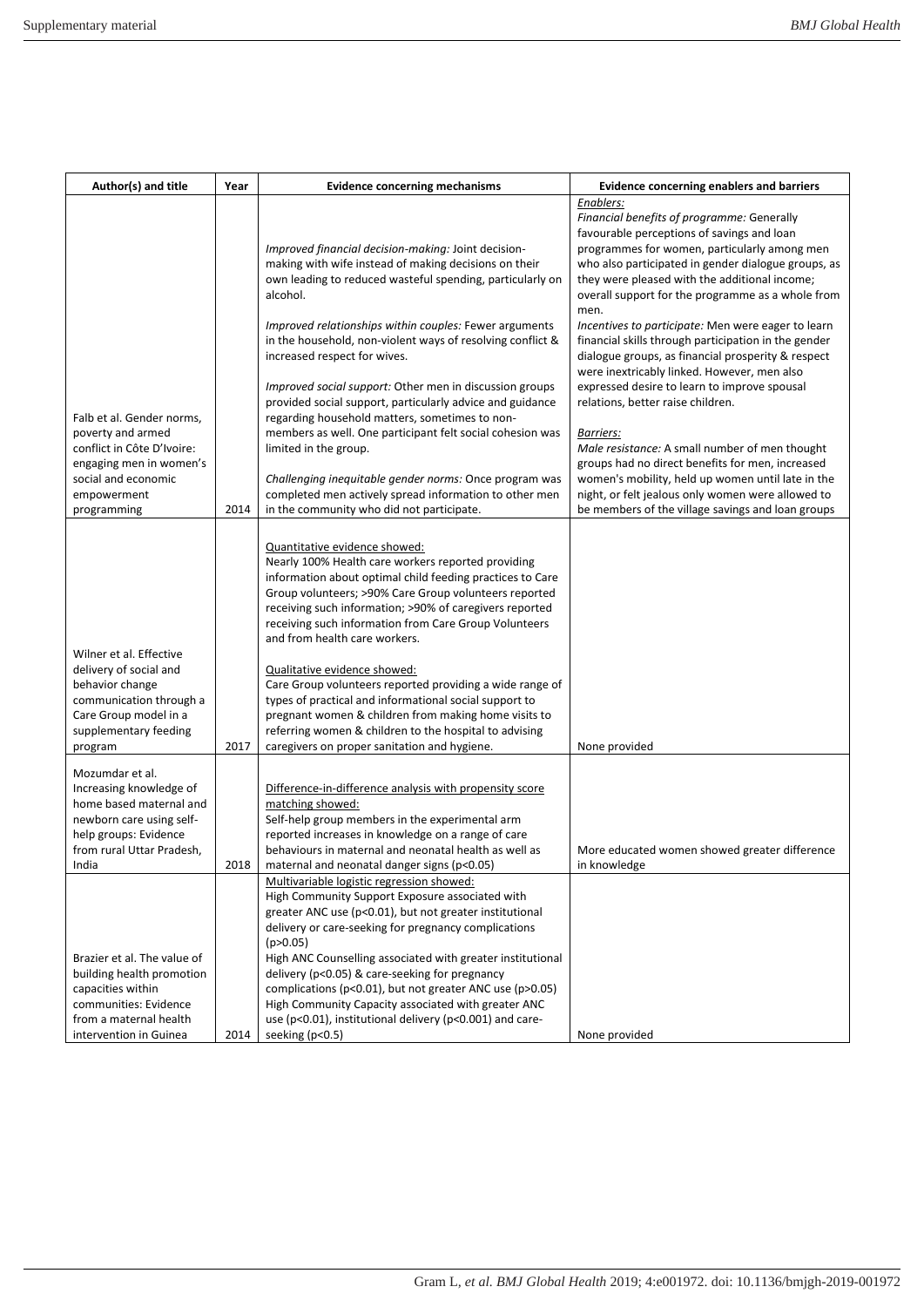| Author(s) and title                                                                                                                                  | Year | <b>Evidence concerning mechanisms</b>                                                                                                                                                                                                                                                                                                                                                                                                                                                                                                                                                                                                                                                                                                        | <b>Evidence concerning enablers and barriers</b>                                                                                                                                                                                                                                                                                                                                                                                                                                                                                                                                                                                                                                                                                                                                                                                                                |
|------------------------------------------------------------------------------------------------------------------------------------------------------|------|----------------------------------------------------------------------------------------------------------------------------------------------------------------------------------------------------------------------------------------------------------------------------------------------------------------------------------------------------------------------------------------------------------------------------------------------------------------------------------------------------------------------------------------------------------------------------------------------------------------------------------------------------------------------------------------------------------------------------------------------|-----------------------------------------------------------------------------------------------------------------------------------------------------------------------------------------------------------------------------------------------------------------------------------------------------------------------------------------------------------------------------------------------------------------------------------------------------------------------------------------------------------------------------------------------------------------------------------------------------------------------------------------------------------------------------------------------------------------------------------------------------------------------------------------------------------------------------------------------------------------|
| George et al. Can<br>community action<br>improve equity for<br>maternal health and how<br>does it do so? Research<br>findings from Gujarat,<br>India | 2018 | Quantitative evidence:<br>Substantial increases in awareness of health entitlements<br>(4-48% at baseline depending on type of entitlement -><br>64-88% at endline depending on type of entitlement).<br>Qualitative evidence:<br>Medical officers and health administrators felt project<br>activities had increased awareness of maternal health,<br>but interviews with community women found some still<br>struggled to articulate rights or accountability as<br>concepts.                                                                                                                                                                                                                                                              | Qualitative evidence:<br>Enablers: NGO mandate: Staff from NGOs with a<br>mandate to empower collectives of poor women<br>and build capacity for rights-based approaches<br>showed more confidence, required less capacity<br>building & were better able to sustain a cadre of<br>volunteers with low turn-over.<br>Complementary intervention design: Participatory<br>development of community report card was<br>essential for local ownership.<br>Barriers: NGO mandate: One NGO still saw itself<br>primarily as a service delivery organization & felt<br>discomfort confronting a government with which it<br>had a relationship -> withdrawal from project.                                                                                                                                                                                            |
| Saha, Annear and Pathak.<br>The effect of Self-Help<br>Groups on access to<br>maternal health services:<br>evidence from rural India                 | 2013 | Multivariable logistic regression showed:<br>Presence of a self-help group in a village & having seen or<br>heard health messages were both associated with greater<br>institutional delivery, feeding the child colostrum,<br>knowledge of family planning & use of family planning at<br>p<0.05 after adjusting for: education, wealth, presence of<br>a health/sanitation committee, having an accessible<br>community health centre/rural hospital, and being a<br>beneficiary of the maternity cash transfer scheme.                                                                                                                                                                                                                    | None provided                                                                                                                                                                                                                                                                                                                                                                                                                                                                                                                                                                                                                                                                                                                                                                                                                                                   |
|                                                                                                                                                      |      |                                                                                                                                                                                                                                                                                                                                                                                                                                                                                                                                                                                                                                                                                                                                              | Qualitative evidence showed:<br>Enablers:<br>Organizational trust: Group members showed trust<br>and confidence in the participating organizations<br>due to their association with well-known names (a<br>famous temple trust SKDRDP and trade union<br>SEWA). Organizations also provided material<br>assistance to help solve local water, sanitation and<br>agriculture issues.<br>Dialogue with stakeholders: Initial hurdles<br>mitigated through routine feedback to village<br>health workers, dialogue with stakeholders, and<br>training.                                                                                                                                                                                                                                                                                                             |
| Saha et al. Effect of<br>combining a health<br>program with a<br>microfinance-based self-<br>help group on health<br>behaviors and outcomes          | 2015 | Difference-in-difference analysis showed:<br>Membership of a self-help group was associated with<br>greater institutional delivery and feeding colostrum to<br>newborns at p<0.05. Self-help group members were also<br>more likely to have a toilet at home and less likely to have<br>children with diarrhea, but this was not significant at<br>p<0.05.<br>Qualitative evidence showed:<br>Group members believed their groups were based on<br>principles of equality, trust, discipline, respect and<br>helping each other. Self-help group meetings acted as a<br>platform for discussing issues that commonly concerned<br>the communities, such as education of children, access to<br>safe drinking water, sanitation, and illness. | Barriers:<br>Issue size: Larger issues with road and drainage<br>infrastructure, employment and farming that could<br>not be addressed at the self-help group level, these<br>had to be raised with the village panchayat by<br>group leaders and organizational representatives.<br>Traditional beliefs: Tendency to rely on traditional<br>beliefs about health & illness, relying on traditional<br>healers led to delayed care seeking from formal<br>health services and money 'wasted' on seeking care<br>from 'unqualified practitioners'.<br>Implementation of complementary interventions:<br>Village health worker dissatisfaction with<br>compensation & frustration with difficulties<br>motivating behaviour change, procedural delays in<br>processing health insurance claims, partner conflict<br>over control over resources from micro-credit |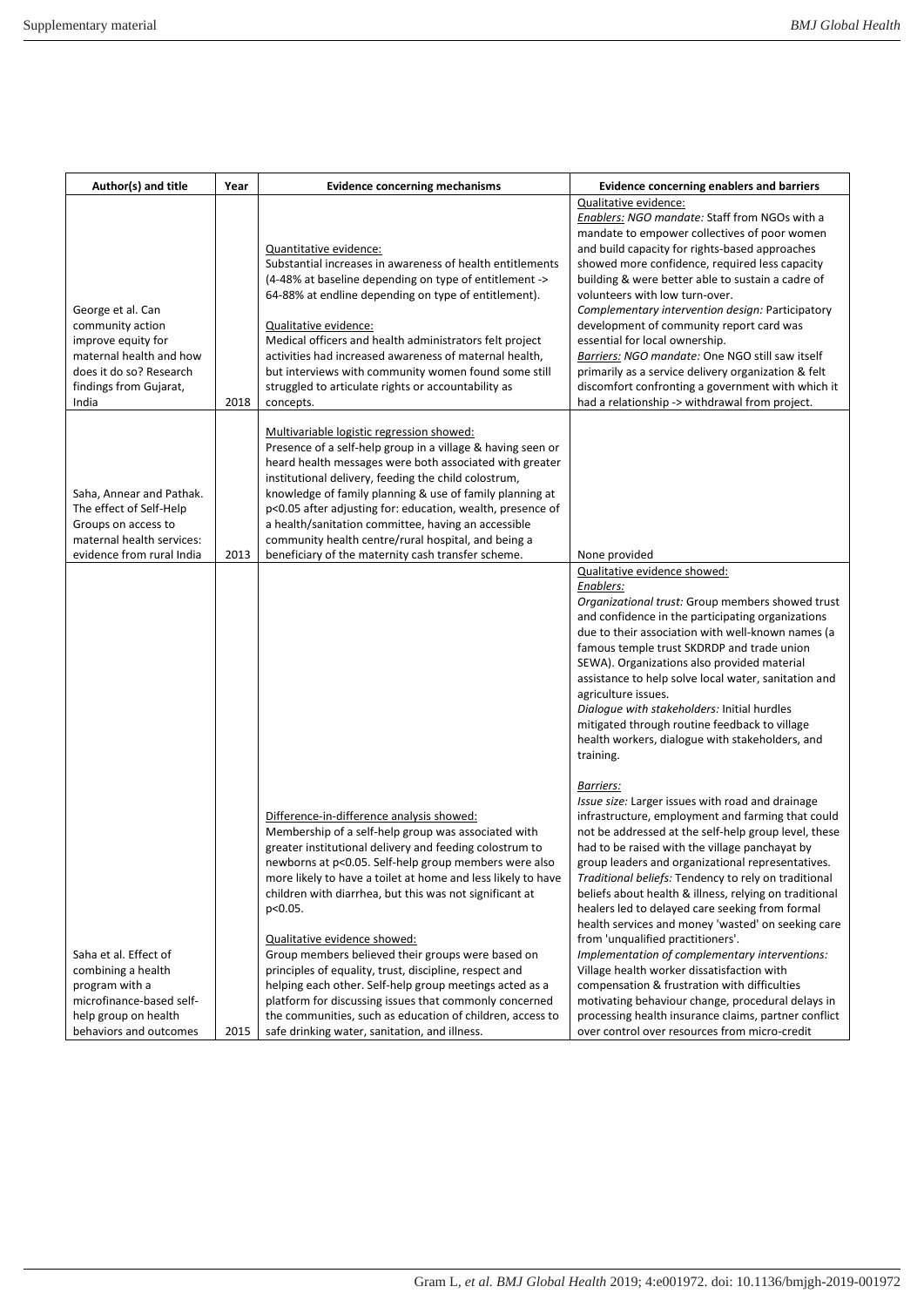| Author(s) and title                                                                                                                                                             | Year         | <b>Evidence concerning mechanisms</b>                                                                                                                                                                                                                                                                                                                                                                                                                                                                                                                                                                                                                                                                                                                                                                                                                                                                    | <b>Evidence concerning enablers and barriers</b>                                                                                                                                                                                                                                                                                                                                                                                                                                                                                                                                                                                                                                                                                                                                                                                                                                                                                                                                                                                                                                                                                                                                                                                                                 |
|---------------------------------------------------------------------------------------------------------------------------------------------------------------------------------|--------------|----------------------------------------------------------------------------------------------------------------------------------------------------------------------------------------------------------------------------------------------------------------------------------------------------------------------------------------------------------------------------------------------------------------------------------------------------------------------------------------------------------------------------------------------------------------------------------------------------------------------------------------------------------------------------------------------------------------------------------------------------------------------------------------------------------------------------------------------------------------------------------------------------------|------------------------------------------------------------------------------------------------------------------------------------------------------------------------------------------------------------------------------------------------------------------------------------------------------------------------------------------------------------------------------------------------------------------------------------------------------------------------------------------------------------------------------------------------------------------------------------------------------------------------------------------------------------------------------------------------------------------------------------------------------------------------------------------------------------------------------------------------------------------------------------------------------------------------------------------------------------------------------------------------------------------------------------------------------------------------------------------------------------------------------------------------------------------------------------------------------------------------------------------------------------------|
| Alcock et al. Community-                                                                                                                                                        |              | Routine activites of group facilitators: Forming women's<br>groups, persuading women to join groups, manage<br>expectations of material incentives, holding meetings,<br>sharing knowledge<br>Informal activities of facilitators: Visiting residents'<br>homes, maintaining relationships, offering advice, seeking<br>out health info to relay to the community, helping<br>women access services<br>Facilitator interpretation of own role: Group facilitators                                                                                                                                                                                                                                                                                                                                                                                                                                        | Enablers:<br>Credibility/trust by women in the community was                                                                                                                                                                                                                                                                                                                                                                                                                                                                                                                                                                                                                                                                                                                                                                                                                                                                                                                                                                                                                                                                                                                                                                                                     |
| based health<br>programmes: Role<br>perceptions and<br>experiences of female                                                                                                    |              | felt they had to become 'a friend' to women in the<br>community to establish trust to facilitate behaviour<br>change; facilitators felt behaviour change was most<br>effectively promoted by combining examples from own                                                                                                                                                                                                                                                                                                                                                                                                                                                                                                                                                                                                                                                                                 | enhanced by:<br>Group facilitators being older, having children,<br>being friends with women in the community, being<br>perceived as knowledgable and experienced, and                                                                                                                                                                                                                                                                                                                                                                                                                                                                                                                                                                                                                                                                                                                                                                                                                                                                                                                                                                                                                                                                                           |
| peer facilitators in<br>Mumbai's urban slums                                                                                                                                    | 2009         | experiences, 'new' knowledge from training, and picture<br>cards to illustrate their point.                                                                                                                                                                                                                                                                                                                                                                                                                                                                                                                                                                                                                                                                                                                                                                                                              | having a professional status (enhanced by the use<br>of picture cards).                                                                                                                                                                                                                                                                                                                                                                                                                                                                                                                                                                                                                                                                                                                                                                                                                                                                                                                                                                                                                                                                                                                                                                                          |
| Rath et al. Explaining the<br>impact of a women's<br>group led community<br>mobilisation intervention<br>on maternal and newborn<br>health outcomes: the<br>Ekjut trial process |              | Stories and games: Group facilitators made cause-effect<br>linkages explicit using stories and games in meetings.<br>Group members disseminated stories about pregnancy<br>and delivery illustrating both health problems and<br>strategies for solving them during community meetings.<br>Facilitators and members narrated an estimated 976 new<br>stories during 3-year study period.<br>Inclusiveness of groups: Important decision-makers<br>besides pregnant women themselves - such as men,<br>relatives and frontline government workers - sometimes<br>attended group meetings and supported women.<br>Health advocacy: Group members supported local village<br>health committees, involved community health workers<br>in discussions about entitlements to health services,<br>made home visits, arranged transport for emergencies,<br>provided financial help from a group emergency fund, | Enablers:<br>Intervention acceptability enhanced by:<br>Recruitment and training of local facilitators, use of<br>locally appropriate discussion materials, flexibility<br>in timing and content of meetings<br>Trust in group facilitators was enhanced by: Being<br>from the study area, respecting local practices, and<br>knowing local languages.<br>Learning and planning within groups was enhanced<br>by: The use of locally appropriate discussion<br>materials (picture cards, stories, and participatory<br>games), structured phase-wise content of the<br>meeting cycle, emphasis on collective problem-<br>solving<br>Barriers:<br>Initial difficulties building rapport with tribal<br>communities, managing expectations of financial<br>gain, contending with dominant group members,<br>managing cancellations during festivals and<br>cultivation periods, managing presence of men<br>during sensitive discussions and rare disruptions<br>from non-group members, maintaining<br>participation during internal village conflicts,<br>handling possible opposition by in-laws and TBAs<br>who felt meetings went against traditional<br>practices, health services were sometimes difficult<br>to access due to remoteness of villages, poor |
| evaluation<br>Morrison et al. How did<br>formative research inform<br>the development of a<br>women's group<br>intervention in rural<br>Nepal?                                  | 2010<br>2008 | and counselled relatives of pregnant women.<br>None provided                                                                                                                                                                                                                                                                                                                                                                                                                                                                                                                                                                                                                                                                                                                                                                                                                                             | access to transport and bad road conditions<br>Barriers:<br>Intervention design: Government-run female<br>community health volunteers were tasked with<br>running monthly women's groups, but these were<br>often not functioning, as volunteers found it<br>difficult to sustain a regular group without regular<br>training, supervision, an agenda and health<br>education tools.<br>Sociocultural context: Low decision-making power<br>for women, gender inequality, cultural beliefs that<br>pregnancy, childbirth and the period afterwards<br>are shameful and polluting; poor utilization of<br>traditional birth attendants by community<br>members and reluctance of TBAs to be involved in<br>births                                                                                                                                                                                                                                                                                                                                                                                                                                                                                                                                                 |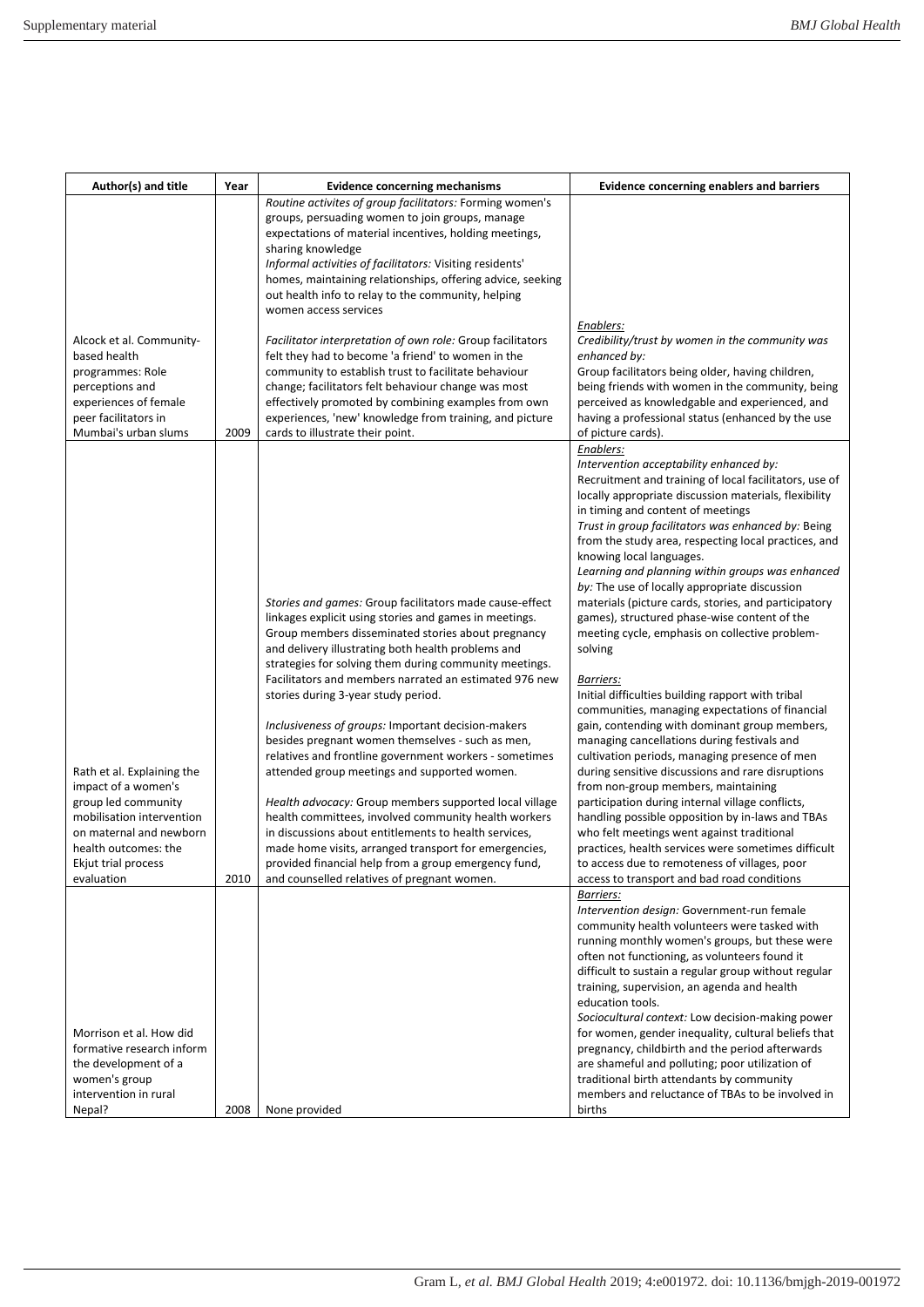| Author(s) and title                                 | Year | <b>Evidence concerning mechanisms</b>                                                                | <b>Evidence concerning enablers and barriers</b>                                                      |
|-----------------------------------------------------|------|------------------------------------------------------------------------------------------------------|-------------------------------------------------------------------------------------------------------|
|                                                     |      |                                                                                                      |                                                                                                       |
|                                                     |      | Deliberation: Picture card game was used to guide groups                                             | Enablers:                                                                                             |
|                                                     |      | towards matching problems with strategies                                                            | Local support from political groups, local health                                                     |
|                                                     |      | Groups nominated members to present findings or                                                      | staff & men enabled active groups; prioritised                                                        |
|                                                     |      | perform socio-dramas during community planning                                                       | problems reflected local perceptions of seriousness                                                   |
|                                                     |      | meetings; issues of health care underutilization & poor                                              | & frequency of problems and were different in                                                         |
|                                                     |      | service delivery were often raised.                                                                  | each community; discussions were livelier &                                                           |
|                                                     |      |                                                                                                      | planning more productive when local health                                                            |
|                                                     |      | Information dissemination: Groups carried picture cards                                              | personnel & chairmen attended.                                                                        |
|                                                     |      | home to non-attendees to educate them; a supervisor                                                  | <b>Barriers:</b>                                                                                      |
|                                                     |      | initiated discussion about newborn health in a bus; a                                                | 77 out of 111 women's groups implemented                                                              |
|                                                     |      | group organized a quiz with a community                                                              | strategies & 100 continued to meet to discuss                                                         |
|                                                     |      |                                                                                                      | perinatal health, but rest did not meet due to:                                                       |
|                                                     |      | Strategies favoured: 69 groups started mother & child                                                | unstable security situation, lack of support/                                                         |
|                                                     |      | health funds; 23 groups made clean home delivery kits;                                               | hostility from local leaders, husbands or health                                                      |
|                                                     |      | 42 groups started stretcher schemes; some groups held                                                | workers, and general lack of interest.                                                                |
|                                                     |      | large video screenings using a MIRA film.                                                            | Local community volunteer supposed to run group                                                       |
|                                                     |      |                                                                                                      | meetings, but was often left unsupervised &                                                           |
|                                                     |      | Improved linkages with the health system: In many cases                                              | unsupported, which made it difficult for her to run                                                   |
|                                                     |      | group members brokered links between the community                                                   | meetings.                                                                                             |
| Morrison et al. Women's                             |      | & the health system, e.g. in 12 wards, women's group                                                 | Not modifiers:                                                                                        |
| health groups to improve<br>perinatal care in rural |      | invited by local health institution to select new<br>community health volunteers & traditional birth | No specific formula for an active women's groups<br>including ethnic & social homogeneity, geography, |
| Nepal                                               | 2005 | attendants.                                                                                          | distance from a market area, caste composition                                                        |
|                                                     |      | Learning about health: Women's groups felt to be a                                                   |                                                                                                       |
|                                                     |      | source of support & a place for learning and sharing                                                 |                                                                                                       |
|                                                     |      | knowledge; group facilitators also felt they had personally                                          |                                                                                                       |
|                                                     |      | developed.                                                                                           |                                                                                                       |
|                                                     |      | Gaining confidence: Reticence or embarrassment/laj                                                   |                                                                                                       |
|                                                     |      | decreased making women ready to openly discuss; group                                                |                                                                                                       |
|                                                     |      | discussion & strategy implementation helped build                                                    |                                                                                                       |
|                                                     |      | confidence; members sometimes challenged household                                                   |                                                                                                       |
|                                                     |      | norms, for example stigma against intercaste marriage                                                |                                                                                                       |
|                                                     |      | Spreading information about good practice: Group                                                     |                                                                                                       |
|                                                     |      | members disseminated information about maternal &                                                    |                                                                                                       |
|                                                     |      | neonatal health to other women either informally or                                                  |                                                                                                       |
|                                                     |      | through community meetings; health workers reported                                                  |                                                                                                       |
|                                                     |      | increased knowledge about cleanliness at birth; groups                                               |                                                                                                       |
|                                                     |      | disseminated information while distributing resources                                                |                                                                                                       |
| Morrison et al.                                     |      | (such as clean delivery kits) to families                                                            |                                                                                                       |
| Understanding how                                   |      | Planned strategies: Stretcher schemes, revolving funds,                                              |                                                                                                       |
| women's groups improve                              |      | clean delivery kits & use of picture card games; these                                               |                                                                                                       |
| maternal and newborn                                |      | enabled groups to mobilise community resources &                                                     |                                                                                                       |
| health in Makwanpur,                                |      | strengthen social networks, which strengthened                                                       |                                                                                                       |
| Nepal: a qualitative study                          | 2010 | community capacity to address problems                                                               | None provided                                                                                         |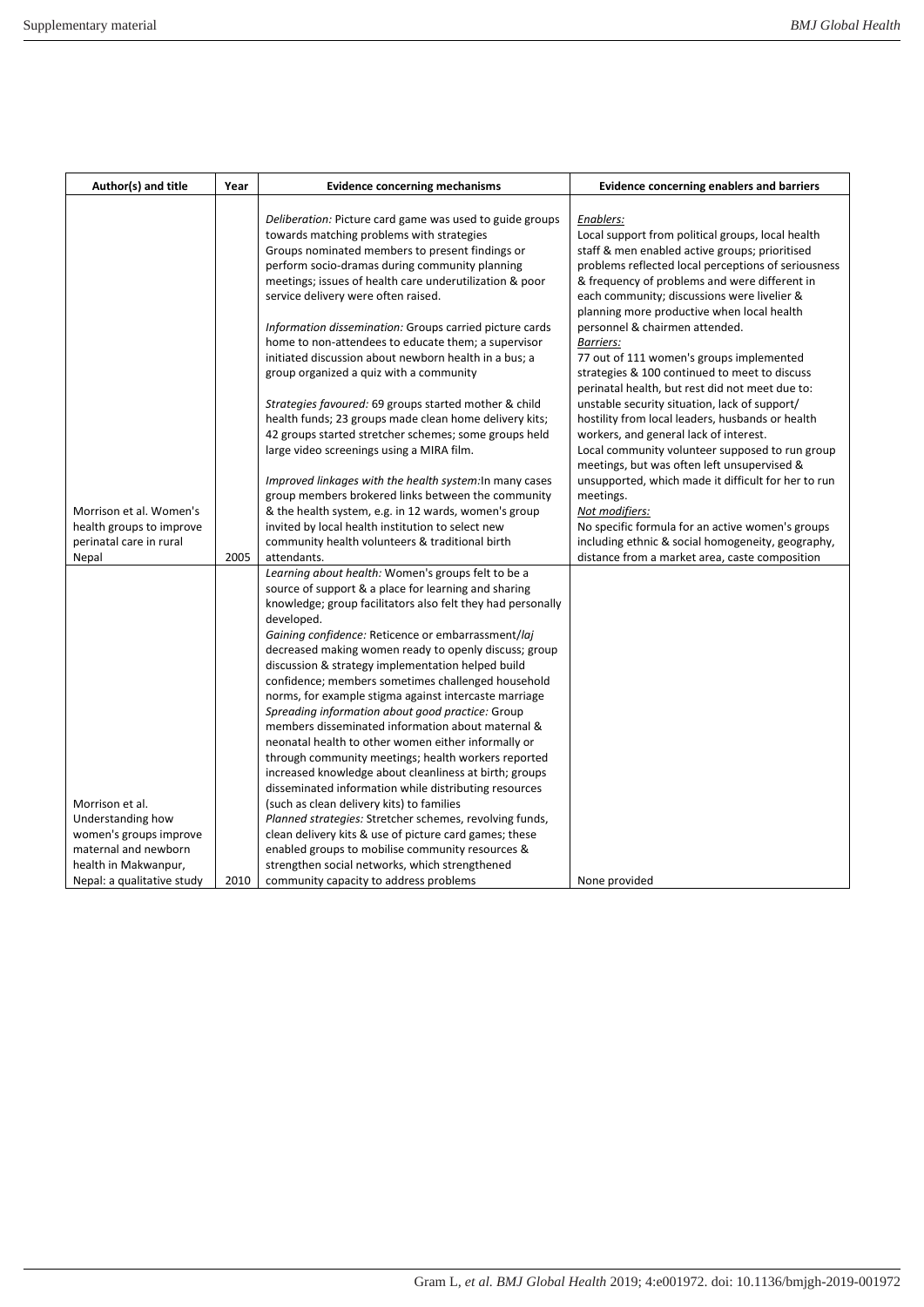| Author(s) and title                                                                                                                                                                                            | Year | <b>Evidence concerning mechanisms</b>                                                                                                                                                                                                                                                                                                                                                                                                                                                                                                                                                                                                                                                  | <b>Evidence concerning enablers and barriers</b>                                                                                                                                                                                                                                                                                                                                                                                                                                                                                                                                                                                                      |
|----------------------------------------------------------------------------------------------------------------------------------------------------------------------------------------------------------------|------|----------------------------------------------------------------------------------------------------------------------------------------------------------------------------------------------------------------------------------------------------------------------------------------------------------------------------------------------------------------------------------------------------------------------------------------------------------------------------------------------------------------------------------------------------------------------------------------------------------------------------------------------------------------------------------------|-------------------------------------------------------------------------------------------------------------------------------------------------------------------------------------------------------------------------------------------------------------------------------------------------------------------------------------------------------------------------------------------------------------------------------------------------------------------------------------------------------------------------------------------------------------------------------------------------------------------------------------------------------|
|                                                                                                                                                                                                                |      |                                                                                                                                                                                                                                                                                                                                                                                                                                                                                                                                                                                                                                                                                        | Trust: Fund management, contribution &<br>borrowing usually restricted to women's group<br>members & close families due to fear & suspicion<br>of mismanaging money/'outsiders' making<br>inappropriate withdrawals; mutual trust &<br>understanding was felt to be important for fund<br>success; lenders could not lend to the poorest,<br>because the risk was too high.                                                                                                                                                                                                                                                                           |
| Morrison et al. Utilization<br>and management of<br>maternal and child health                                                                                                                                  |      | Flexibility in borrowing: Group rules about joining &<br>leaving, borrowing & repayment and contribution levels<br>were often inconsistent/contradictory suggesting a lack<br>of clarity & flexibility in lending; lending often at the<br>discretion of the committee member holding the fund<br>Increasing motivation: Group members motivated by<br>fund mobilization process, as it demonstrated to them<br>they were knowledgeable, confident & could<br>understanding planning for the future. Local availability &<br>immediacy freed members from dependence on<br>landlords, friends & neighbours. Other stakeholders also<br>felt groups & savings were a source of personal | Funds discouraging membership: Although funds<br>encouraged some women to join, stronger<br>evidence that it discouraged group members - all<br>members paid the same amount regardless of<br>socioeconomic status, there were many savings &<br>credit schemes in the study area & funds were<br>often insufficient to meet health needs, as they<br>were limited by the poverty of group members;<br>lack of contribution due to mistrust of fund<br>management, poverty, or scepticism about the<br>impact of the commmunity; lack of contribution<br>from better-off community members due to the<br>perception that the groups were exclusive to |
| funds in rural Nepal                                                                                                                                                                                           | 2010 | development, learning & autonomy.                                                                                                                                                                                                                                                                                                                                                                                                                                                                                                                                                                                                                                                      | poorer people                                                                                                                                                                                                                                                                                                                                                                                                                                                                                                                                                                                                                                         |
|                                                                                                                                                                                                                |      |                                                                                                                                                                                                                                                                                                                                                                                                                                                                                                                                                                                                                                                                                        | Quantitative data indicated: Women who were<br>poorer, less educated, older and not primigravid<br>more likely to attend group meetings, but these<br>associations were not consistently significant at<br>p<0.05 across trial sites and intervention years.<br>Qualitative data indicated:<br>Attendance improved by: Group facilitators going<br>door-to-door to invite and persuade women to<br>attend; convening meetings where poorer people<br>reside; perception groups were not exclusive to a<br>socioeconomic group; use of simple and fun<br>discussion tools; holding meetings close to<br>women's homes and at convenient times.         |
| Houweling et al. Reaching<br>the poor with health<br>interventions:<br>Programme-incidence<br>analysis of seven<br>randomised trials of<br>women's groups to<br>reduce newborn mortality<br>in Asia and Africa | 2015 | Qualitative data indicated:<br>Many groups ran savings/emergency funds and<br>supported arranging transport at the time of delivery.                                                                                                                                                                                                                                                                                                                                                                                                                                                                                                                                                   | Attendance hindered by: Wealthier, educated<br>women feeling groups were beneath them;<br>primigravid women feeling unconfident discussing<br>reproductive health; perception groups not<br>relevant for childless women or women not yet<br>pregnant; older group members directly excluding<br>younger women; belief young women were<br>vulnerable to evil spirits in group meetings; female<br>seclusion norms; fear young women would gossip<br>about her 'new' household, learn bad habits from<br>other community members, or become too<br>independent                                                                                        |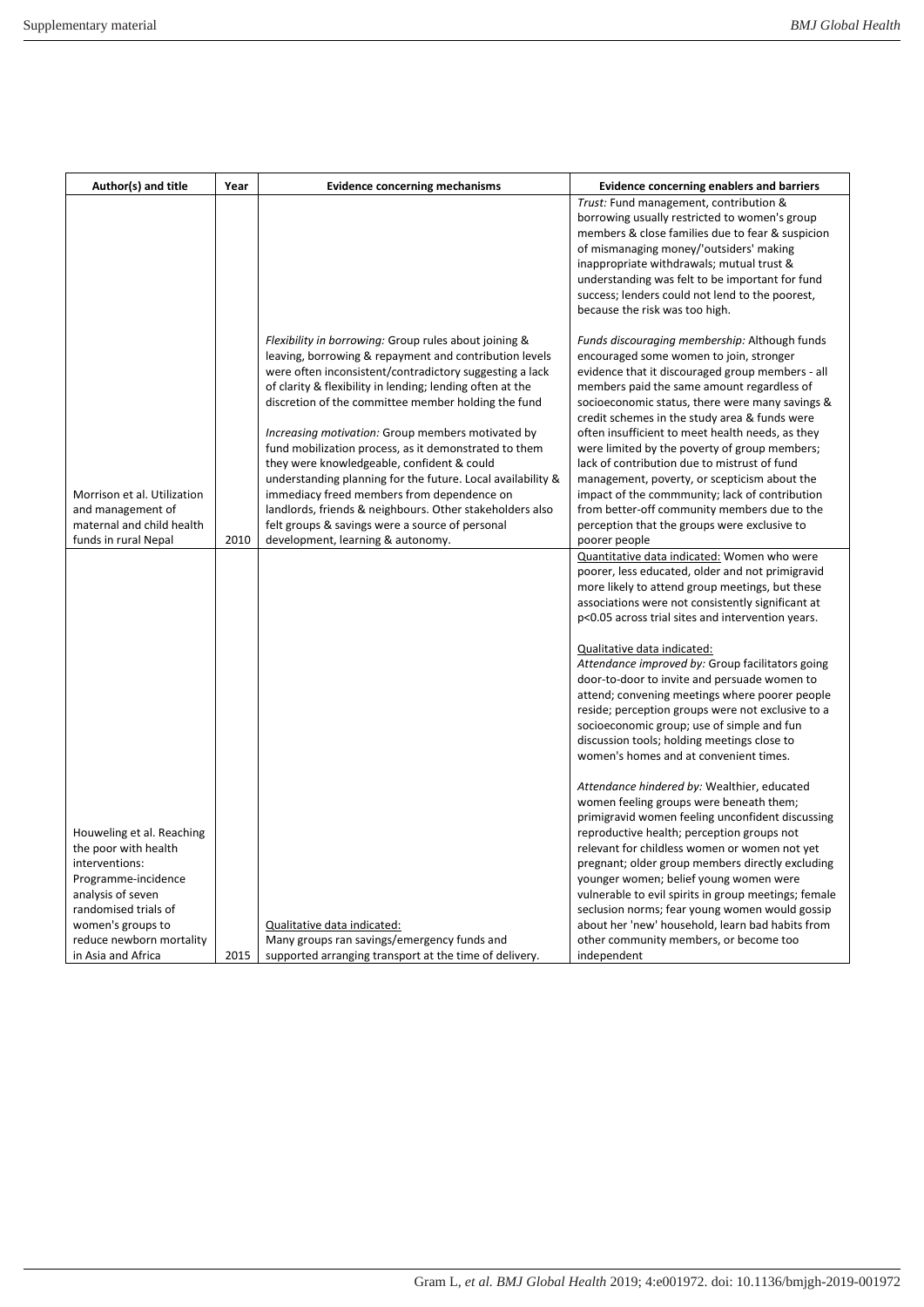| Author(s) and title       | Year | <b>Evidence concerning mechanisms</b>                                                                                | <b>Evidence concerning enablers and barriers</b>                                                      |
|---------------------------|------|----------------------------------------------------------------------------------------------------------------------|-------------------------------------------------------------------------------------------------------|
|                           |      | Quantitative evidence showed:                                                                                        |                                                                                                       |
|                           |      | Among 172 groups, 78 different health problems were                                                                  |                                                                                                       |
|                           |      | identified, most commonly anemia (87% of groups),                                                                    |                                                                                                       |
|                           |      | malaria (80%), retained placenta (77%), obstructed labour                                                            |                                                                                                       |
|                           |      | (76%), malpresentation (71%), antepartum hemorrhage                                                                  |                                                                                                       |
|                           |      | (70%), pre-eclampsia (56%), miscarriage (41%) &                                                                      |                                                                                                       |
|                           |      | eclampsia (35%).                                                                                                     |                                                                                                       |
|                           |      | During prioritisation, anaemia was most commonly                                                                     |                                                                                                       |
|                           |      | ranked among the top five problems (47% of groups),                                                                  |                                                                                                       |
|                           |      | then malpresentation (43%) & retained placenta (43%),                                                                |                                                                                                       |
|                           |      | then obstructed labour (40%), then postpartum                                                                        |                                                                                                       |
|                           |      | hemorrhage (40%), then malaria (38%), then antepartum                                                                |                                                                                                       |
|                           |      | hemorrhage (25%), then eclampsia (13%) & pre-                                                                        |                                                                                                       |
|                           |      | eclampsia (8%).                                                                                                      | Quantitative evidence showed: HIV/AIDS was not                                                        |
|                           |      |                                                                                                                      | among the top ten health problems identified (only                                                    |
|                           |      | Qualitative evidence showed:                                                                                         | 31% of groups) and only 5% prioritised it among                                                       |
|                           |      | Women appreciated that identification of problems was                                                                | their top five priorities.                                                                            |
|                           |      | an essential first step; groups felt they were in the best                                                           |                                                                                                       |
|                           |      | position to identify problems, because they knew them                                                                | Qualitative evidence showed: HIV/AIDS was                                                             |
| Rosato et al. Women's     |      | through own experiences and those of friends & relatives;<br>groups chose own criteria on which to judge importance, | considered a complex illness that lacked coherence<br>in its symptoms or the problems that it caused; |
| groups' perceptions of    |      | most commonly whether it lead to death and whether it                                                                | there was a taboo around open discussion of the                                                       |
| maternal health issues in |      | had recently been experienced by many women in the                                                                   | issue; the disease was considered untreatable and                                                     |
| rural Malawi              | 2006 | community.                                                                                                           | therefore fruitless to address.                                                                       |
|                           |      | Quantitative evidence showed:                                                                                        |                                                                                                       |
|                           |      | 11 strategies were initially identified to solve prioritised                                                         |                                                                                                       |
|                           |      | maternal & neonatal health problems, 21 strategies were                                                              |                                                                                                       |
|                           |      | implemented in practice, on average groups                                                                           |                                                                                                       |
|                           |      | implemented 8 strategies each (range 0-18) with 1679                                                                 |                                                                                                       |
|                           |      | strategies over 197 groups during the year 2009.                                                                     |                                                                                                       |
|                           |      | Most commonly identified strategies: health education                                                                |                                                                                                       |
|                           |      | (96% of groups), bicycle ambulances (88%), training of                                                               |                                                                                                       |
|                           |      | traditional birth attendants (71%), dimba garden                                                                     |                                                                                                       |
|                           |      | cultivation (61%), distribution of insecticide-treated                                                               |                                                                                                       |
|                           |      | bednets (60%), mobile clinics (48%), small-scale income                                                              |                                                                                                       |
|                           |      | generating activities (37%). 52% of groups ultimately                                                                |                                                                                                       |
|                           |      | implemented group-revolving funds.                                                                                   |                                                                                                       |
| Rosato et al. Strategies  |      |                                                                                                                      |                                                                                                       |
| developed and             |      | Qualitative evidence showed strategies were                                                                          |                                                                                                       |
| implemented by women's    |      | operationalised in varied and sophisticated ways, often                                                              |                                                                                                       |
| groups to improve         |      | requiring group members to lobby government, health                                                                  |                                                                                                       |
| mother and infant health  |      | centre or private donors for staff & resources for their                                                             |                                                                                                       |
| and reduce mortality in   |      | strategy as well as establishing committees to oversee                                                               |                                                                                                       |
| rural Malawi              | 2012 | such resources.                                                                                                      | None provided                                                                                         |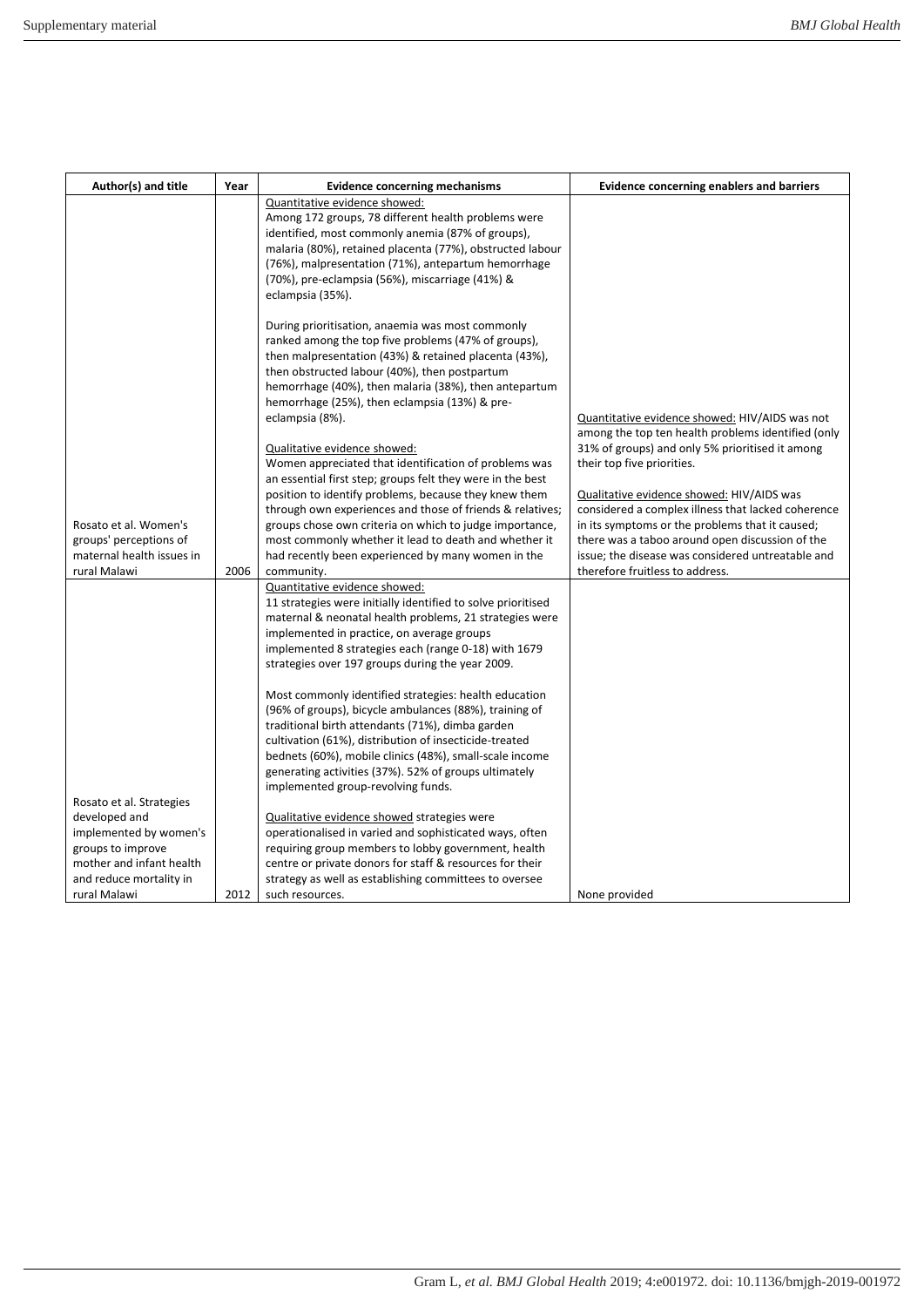| Author(s) and title                                                                                                                                       | Year | <b>Evidence concerning mechanisms</b>                                                                                                                                                                                                                                                                                                                                                                                                                                                                                                                                                                           | <b>Evidence concerning enablers and barriers</b>                                                                                                                                                                                                                                                                                                                                                                                                                                                    |
|-----------------------------------------------------------------------------------------------------------------------------------------------------------|------|-----------------------------------------------------------------------------------------------------------------------------------------------------------------------------------------------------------------------------------------------------------------------------------------------------------------------------------------------------------------------------------------------------------------------------------------------------------------------------------------------------------------------------------------------------------------------------------------------------------------|-----------------------------------------------------------------------------------------------------------------------------------------------------------------------------------------------------------------------------------------------------------------------------------------------------------------------------------------------------------------------------------------------------------------------------------------------------------------------------------------------------|
|                                                                                                                                                           |      | Qualitative evidence showed:<br>Women expressed a need for information on health and<br>health care when the project began, as existing slum<br>women's groups and action groups focused on single<br>issues on an ad hoc basis; group members were also<br>enthusiastic about acquiring new knowledge.                                                                                                                                                                                                                                                                                                         |                                                                                                                                                                                                                                                                                                                                                                                                                                                                                                     |
|                                                                                                                                                           |      | Group members made substantial efforts to reach out to<br>other local women, particularly by providing information<br>on antenatal & newborn care, referring women to health<br>providers, and occasionally accompanying them.                                                                                                                                                                                                                                                                                                                                                                                  |                                                                                                                                                                                                                                                                                                                                                                                                                                                                                                     |
|                                                                                                                                                           |      | Key collective activities undertaken by groups were:<br>attempts to create local awareness, extending support to<br>other women, negotiating with civic authorities for<br>amenities, mobilizing and sharing resources. However, in<br>general, efforts were more individual than collective.                                                                                                                                                                                                                                                                                                                   |                                                                                                                                                                                                                                                                                                                                                                                                                                                                                                     |
| More et al. Community<br>Mobilization in Mumbai<br>Slums to Improve<br>Perinatal Care and<br><b>Outcomes: A Cluster</b><br>Randomized Controlled<br>Trial | 2012 | Quantitative evidence showed:<br>Facilitators formed 244 groups based in individual alleys,<br>a median of ten per cluster. A mean of 5 women attended<br>each meeting (range 2-20) and individual women<br>attended 15 meetings each (range 1-50). A sample of 235<br>members reported helping 1,372 other distinct women,<br>i.e. on average one woman reached out to six others.<br>However, sharp drop in group membership during later<br>phases that attempted to broker collective strategizing;<br>150 out of 244 were sustained to the end of the cycle &<br>member numbers dropped from 2,948 to 656. | Qualitative evidence showed:<br>Barriers: Members were often reluctant to<br>circulate, and the small size of homes restricted<br>attendance & women also needed to do piecework<br>and care for their families; collective action was<br>challenging, as women's desire for knowledge was<br>tempered by time pressure and immediate<br>concerns, such as insecurity of tenure; membership<br>was informal and withdrawal easy when<br>participants felt their commitment would be too<br>onerous. |
|                                                                                                                                                           |      | Descriptive quantitative data showed:<br>Substantial increases in group attendance in intervention<br>arms combining women's groups with cash or food<br>transfers (from 34% of pregnant women to >90%)                                                                                                                                                                                                                                                                                                                                                                                                         |                                                                                                                                                                                                                                                                                                                                                                                                                                                                                                     |
| Gram et al. Do<br>Participatory Learning                                                                                                                  |      | Multivariable regression showed:<br>No evidence for impact on household agency in the<br>domains work outside the home, household chores &<br>health seeking at p<0.05, but evidence for impact in the<br>domain of group participation (p<0.01).                                                                                                                                                                                                                                                                                                                                                               |                                                                                                                                                                                                                                                                                                                                                                                                                                                                                                     |
| and Action Women's<br>Groups Alone or<br>Combined with Cash or<br><b>Food Transfers Expand</b><br>Women's Agency in Rural<br>Nepal?                       | 2018 | No evidence for impact on decision-making on large<br>household purchases, food preparation & serving or own<br>pregnancy at p<0.05. No evidence for an impact on<br>overall rating of empowerment or perceptions of being<br>an agent in one's own life at p<0.05.                                                                                                                                                                                                                                                                                                                                             | None provided                                                                                                                                                                                                                                                                                                                                                                                                                                                                                       |
| Gram et al. The long-term<br>impact of community<br>mobilisation through<br>participatory women's                                                         |      | Multivariable regression showed:<br>No evidence at p<0.05 for a positive impact on household<br>agency in work outside the home, household chores,<br>health seeking and group participation across a range of<br>specifications, but evidence for a negative impact on<br>agency in group participation ( $p<0.05$ ) under some<br>specifications.                                                                                                                                                                                                                                                             |                                                                                                                                                                                                                                                                                                                                                                                                                                                                                                     |
| groups on women's<br>agency in the household:<br>A follow-up study to the<br>Makwanpur trial                                                              | 2018 | No evidence for impact on decision-making on large<br>household purchases or overall rating of empowerment<br>at p<0.05, but evidence for a negative impact on overall<br>empowerment under some specifications (p<0.05).                                                                                                                                                                                                                                                                                                                                                                                       | None provided                                                                                                                                                                                                                                                                                                                                                                                                                                                                                       |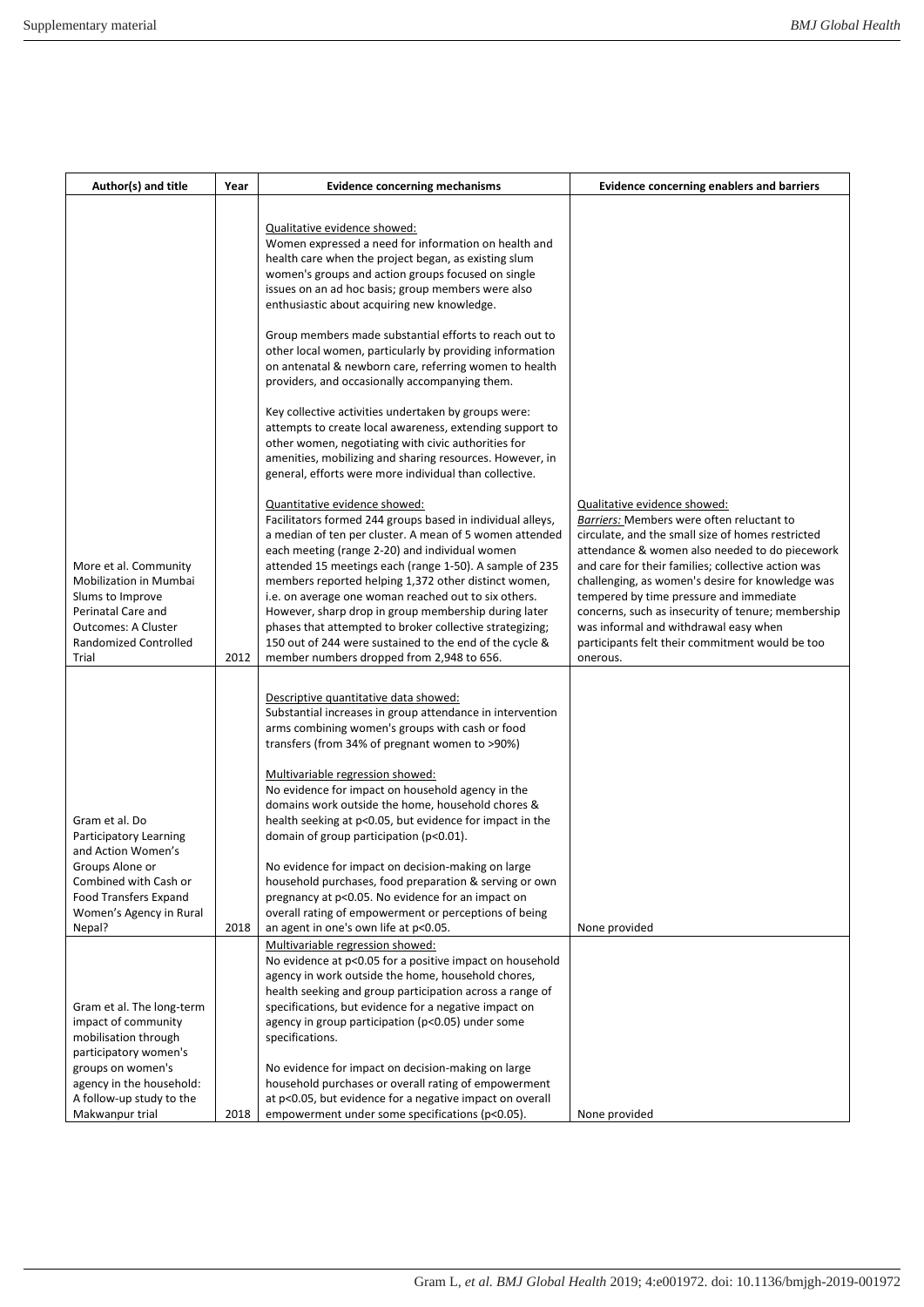| Author(s) and title         | Year | <b>Evidence concerning mechanisms</b>                                                         | <b>Evidence concerning enablers and barriers</b> |
|-----------------------------|------|-----------------------------------------------------------------------------------------------|--------------------------------------------------|
|                             |      | Process evaluation data showed:                                                               |                                                  |
| Azad et al. Effect of       |      | Main strategies implemented by women's groups:                                                |                                                  |
| scaling up women's          |      | creation of emergency funds managed by the groups,                                            |                                                  |
| groups on birth outcomes    |      | awareness-raising of maternal & newborn health issues                                         |                                                  |
| in three rural districts in |      | during meetings and in the community, fostering                                               |                                                  |
| Bangladesh: a cluster-      |      | effective communication with health-care providers                                            |                                                  |
| randomised controlled       |      | through meetings with group representatives. Strategies                                       |                                                  |
| trial                       | 2012 | changed over time and varied between groups.                                                  | None provided                                    |
|                             |      | Compared to the comparison group, difference-in-                                              |                                                  |
|                             |      | difference regression showed:<br>Increase in collective efficacy (adjusted DID estimate 16.9, |                                                  |
| Saggurti et al. Effect of   |      | p<0.01, 95% CI 7.5 to 26.2)                                                                   |                                                  |
| health intervention         |      | Decrease in collective agency (-5.4, p>0.05, -11.6 to 0.6)                                    |                                                  |
| integration within          |      | Decrease in collective action (-0.7, p>0.05, -9.5 to 8.1)                                     |                                                  |
| women's self-help groups    |      | Increase in SHG accompaniment for ANC (7.7, p<0.05, 1.0                                       |                                                  |
| on collectivization and     |      | to 14.4)                                                                                      |                                                  |
| healthy practices around    |      | Increase in SHG visit 2 days after delivery (31.8, p<0.01,                                    |                                                  |
| reproductive, maternal,     |      | 24.1 to 39.3)                                                                                 |                                                  |
| neonatal and child health   |      | Increase in receipt of RMNCH information from SHG                                             |                                                  |
| in rural India              | 2013 | member outside of meetings (45.4, p<0.01, 37.6 to 53.2)                                       | None provided                                    |
|                             |      | Collective efficacy and community support:                                                    |                                                  |
|                             |      | Meeting attendance was associated with greater                                                |                                                  |
|                             |      | collective efficacy & community support in all areas                                          |                                                  |
|                             |      | (p<0.05) except Mumbai (p>0.05); belonging to a self-                                         |                                                  |
|                             |      | help group was associated with greater collective efficacy                                    |                                                  |
|                             |      | & community support in non-Chennai Tamil Nadu                                                 |                                                  |
|                             |      | (p<0.05); belonging to a sex worker collective was                                            |                                                  |
|                             |      | associated with greater collective efficacy & community                                       |                                                  |
|                             |      | support in non-Chennai Tamil Nadu and Mumbai                                                  |                                                  |
|                             |      | (p<0.05), but not non-Mumbai Maharashtra.                                                     |                                                  |
|                             |      | Consistent condom use with clients:                                                           |                                                  |
|                             |      | Meeting attendance was associated with greater condom                                         |                                                  |
|                             |      | use in non-Chennai Tamil Nadu and non-Mumbai                                                  |                                                  |
| Guha et al. Risk reduction  |      | Maharashtra (p<0.05), but not Tamil Nadu or Mumbai.                                           |                                                  |
| and perceived collective    |      | Belonging to a self-help group was associated with                                            |                                                  |
| efficacy and community      |      | condom use in non-Chennai Tamil Nadu and Mumbai                                               |                                                  |
| support among female        |      | (p<0.05), but not the other two areas. Belonging to a sex                                     |                                                  |
| sex workers in Tamil Nadu   |      | worker collective was associated with reduced condom                                          |                                                  |
| and Maharashtra, India:     |      | use in Mumbai (p<0.05), but not in non-Chennai Tamil                                          |                                                  |
| the importance of context   | 2012 | Nadu or non-Mumbai Mahrashtra.                                                                | None provided                                    |
|                             |      | High collective efficacy was associated with                                                  |                                                  |
|                             |      | improvements (p<0.05) in: consistent condom use with                                          |                                                  |
|                             |      | occasional and regular clients, STI treatment, high self-                                     |                                                  |
|                             |      | efficacy for condom use & high self-efficacy for utilization                                  |                                                  |
|                             |      | of government health services.                                                                |                                                  |
| Saggurti et al. Community   |      | High collective agency was only associated with                                               |                                                  |
| collectivization and its    |      | improvements in STI treatment and self-efficacy for                                           |                                                  |
| association with            |      | utilization of government health services (p<0.05), not                                       |                                                  |
| consistent condom use       |      | other outcomes. High collective action was associated                                         |                                                  |
| and STI treatment-          |      | with improvements in all outcomes (p<0.05), except STI                                        |                                                  |
| seeking behaviors among     |      | treatment.                                                                                    |                                                  |
| female sex workers and      |      |                                                                                               |                                                  |
| high-risk men who have      |      | Adjustment for self-efficacy suggested collective efficacy                                    |                                                  |
| sex with                    |      | was independently associated with consistent condom                                           |                                                  |
| men/transgenders in         |      | use with clients, but affected STI treatment through self-                                    |                                                  |
| Andhra Pradesh, India       | 2013 | efficacy                                                                                      | None provided                                    |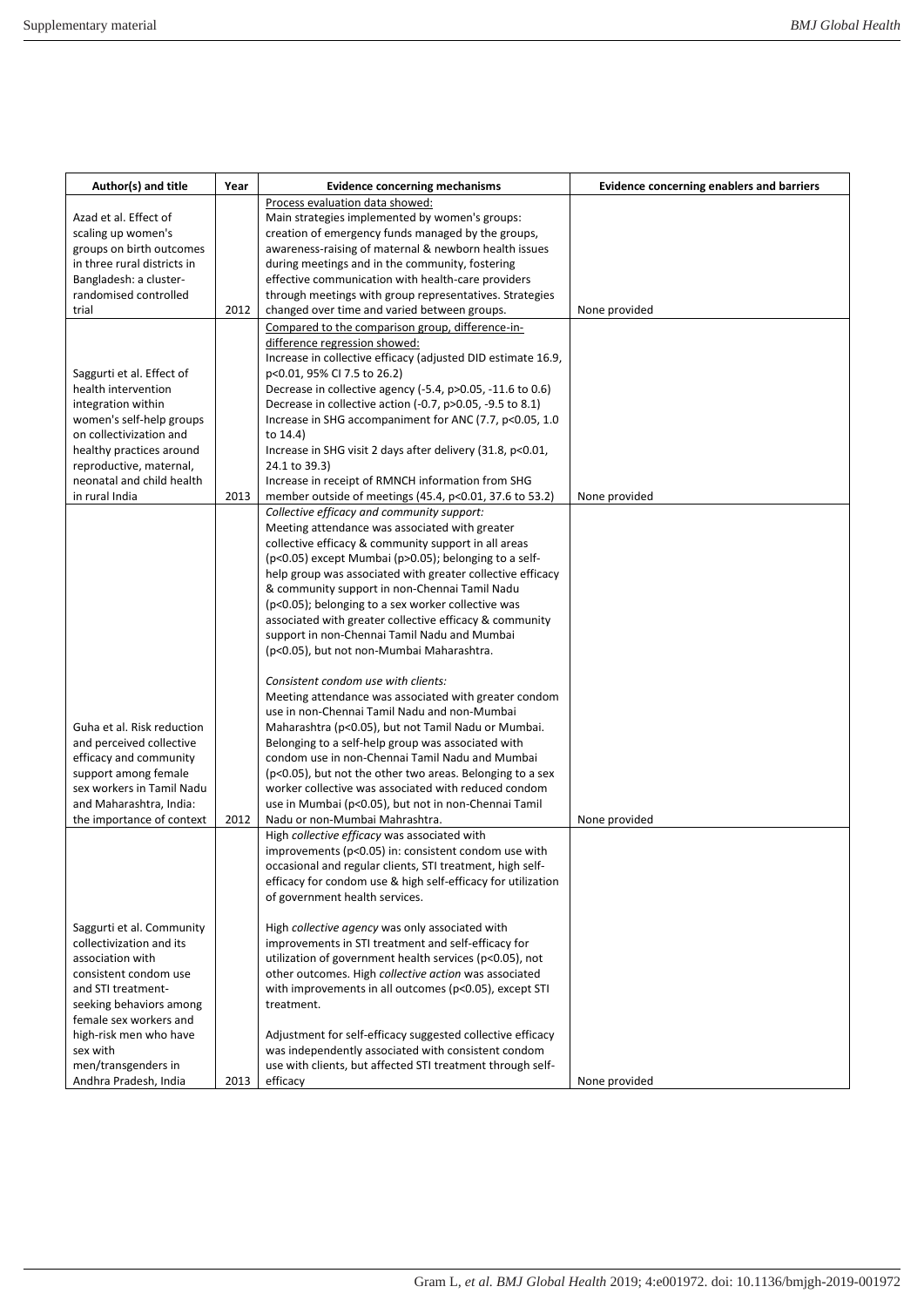| Author(s) and title                              | Year | <b>Evidence concerning mechanisms</b>                                                                                                                                                                                                                                       | <b>Evidence concerning enablers and barriers</b> |
|--------------------------------------------------|------|-----------------------------------------------------------------------------------------------------------------------------------------------------------------------------------------------------------------------------------------------------------------------------|--------------------------------------------------|
|                                                  |      | Between 2010 and 2012, collective efficacy and collective<br>agency decreased, but collective action increased<br>(p<0.001); self-efficacy for condom use with clients &<br>partners and actual consistent condom use with clients<br>and partners all increased (p<0.001). |                                                  |
|                                                  |      | Significant interaction (p<0.05) between collective                                                                                                                                                                                                                         |                                                  |
|                                                  |      | efficacy and time of survey, with greater impact on<br>condom use with regular & occasional clients at endline                                                                                                                                                              |                                                  |
|                                                  |      | compared to baseline. Significant interaction (p<0.05)                                                                                                                                                                                                                      |                                                  |
|                                                  |      | between collective agency and time of survey, with                                                                                                                                                                                                                          |                                                  |
|                                                  |      | greater impact on consistent condom use with regular &                                                                                                                                                                                                                      |                                                  |
|                                                  |      | occasional clients at endline compared to baseline.<br>Significant interaction (p<0.05) between collective action                                                                                                                                                           |                                                  |
|                                                  |      | and time of survey, with greater impact on consistent                                                                                                                                                                                                                       |                                                  |
|                                                  |      | condom use with occasional clients, but not concerning                                                                                                                                                                                                                      |                                                  |
|                                                  |      | regular clients (p>0.05)                                                                                                                                                                                                                                                    |                                                  |
| Vejella et al. Community<br>Collectivization and |      |                                                                                                                                                                                                                                                                             |                                                  |
| <b>Consistent Condom Use</b>                     |      | Adjusting for self-efficacy in condom use did not change<br>the interaction coefficients above meaningfully.                                                                                                                                                                |                                                  |
| Among Female Sex                                 |      | Significant interactions ( $p<0.05$ ) were found with time of                                                                                                                                                                                                               |                                                  |
| Workers in Southern                              |      | survey on impact of self-efficacy with greater impact of                                                                                                                                                                                                                    |                                                  |
| India: Evidence from Two                         |      | collective agency at endline, but lower impact of                                                                                                                                                                                                                           |                                                  |
| Rounds of Behavioral                             |      | collective action at endline compared to baseline. No                                                                                                                                                                                                                       |                                                  |
| <b>Tracking Surveys</b>                          | 2016 | evidence for interaction for collective efficacy (p>0.05).                                                                                                                                                                                                                  | None provided                                    |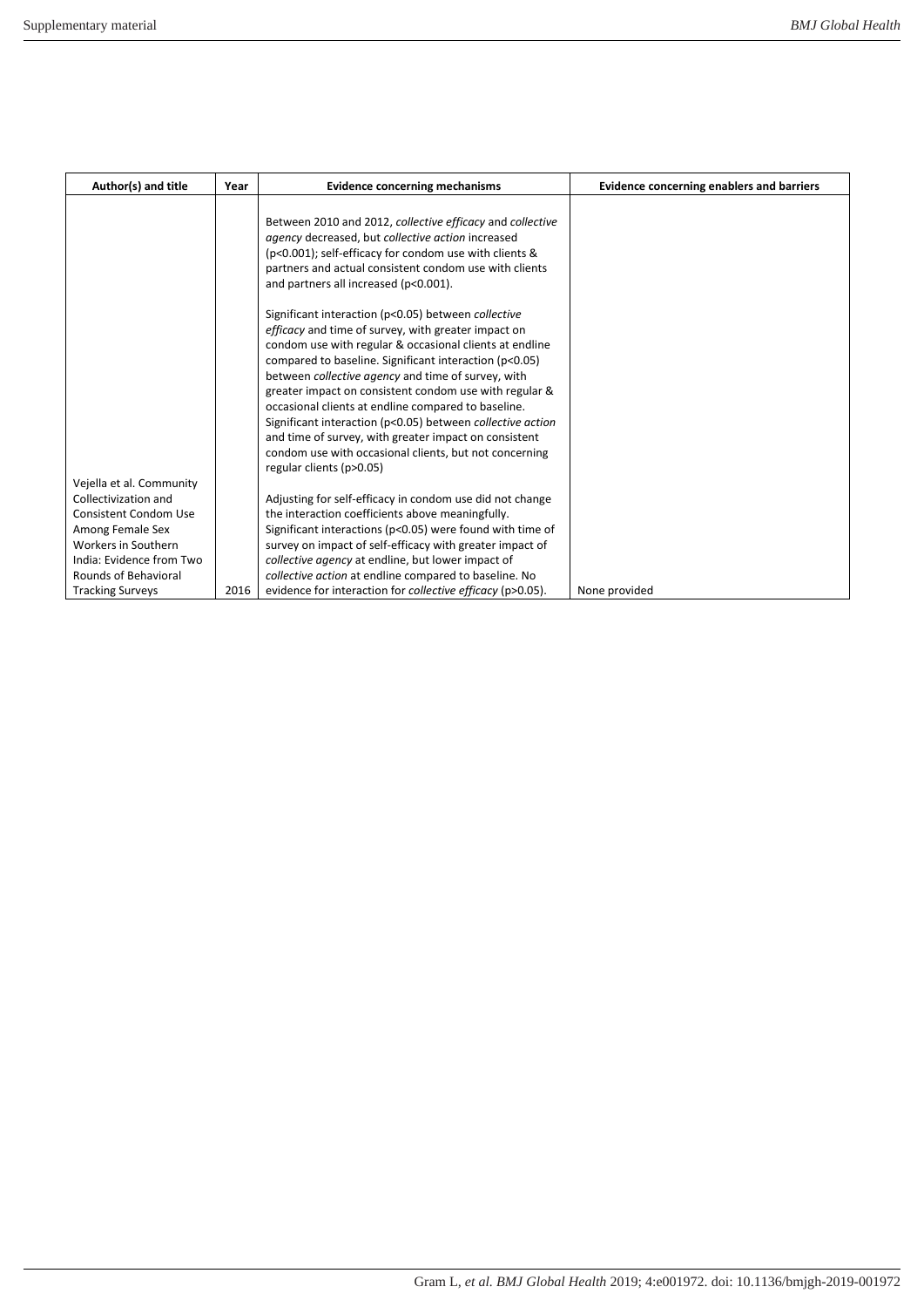| Author(s) and title                            | Year | <b>Evidence concerning mechanisms</b>                                                                                                                            | <b>Evidence concerning enablers and barriers</b> |
|------------------------------------------------|------|------------------------------------------------------------------------------------------------------------------------------------------------------------------|--------------------------------------------------|
|                                                |      | Multivariable logistic regression showed:<br>High collective efficacy to address goals was associated<br>with greater self-efficacy in condom use with clients & |                                                  |
|                                                |      | partners, but lower ability to turn away clients refusing to<br>use a condom $(p<0.05)$                                                                          |                                                  |
|                                                |      | High collective efficacy to address a problem was                                                                                                                |                                                  |
|                                                |      | associated with greater self-efficacy in condom use with<br>clients & patners, and higher ability to turn away clients                                           |                                                  |
|                                                |      | refusing condoms (p<0.05)                                                                                                                                        |                                                  |
|                                                |      | High collective efficacy to address goals was associated                                                                                                         |                                                  |
|                                                |      | with greater ability to stand up against police, madams,<br>powerful stakeholders & service providers, and greater                                               |                                                  |
|                                                |      | confidence in supporting and receiving support from                                                                                                              |                                                  |
|                                                |      | fellow sex workers (p<0.05).<br>High collective efficacy to address a problem was                                                                                |                                                  |
|                                                |      | associated with greater ability to stand up against                                                                                                              |                                                  |
|                                                |      | powerful stakeholders & service providers and greater                                                                                                            |                                                  |
|                                                |      | confidence to support fellow sex workers (p<0.05), but<br>not standing up to police/madams or receiving help from                                                |                                                  |
|                                                |      | others (p>0.05)                                                                                                                                                  |                                                  |
|                                                |      | High collective efficacy to address goals or to address a<br>problem were associated with greater confidence in                                                  |                                                  |
|                                                |      | saying no to clients, when unwilling to have sex,<br>disclosing identity as a sex worker to service providers,                                                   |                                                  |
| Gaikwad et al. How                             |      | travelling alone, giving advice to neighbours and other                                                                                                          |                                                  |
| effective is community                         |      | sex workers & voicing an opinion in front of a large group,                                                                                                      |                                                  |
| mobilisation in HIV<br>prevention among highly |      | although association with disclosing identity only<br>significant (p<0.05) for collective efficacy to address a                                                  |                                                  |
| diverse sex workers in                         |      | problem                                                                                                                                                          |                                                  |
| urban settings? The                            |      |                                                                                                                                                                  |                                                  |
| Aastha intervention<br>experience in Mumbai    |      | High collective efficacy to address goals or to address a<br>problem were both associated with graeter overall                                                   |                                                  |
| and Thane districts, India                     | 2012 | empowerment (p<0.05)                                                                                                                                             | None provided                                    |
|                                                |      | Path analysis showed:                                                                                                                                            |                                                  |
|                                                |      | % unpaid volunteers on committees improved self-                                                                                                                 |                                                  |
|                                                |      | confidence in giving advice, collective efficacy for goals,<br>collective identity & social cohesion (p<0.05), but not                                           |                                                  |
| Kuhlmann et al. Investing                      |      | collective efficacy for problem, collective agency or self-                                                                                                      |                                                  |
| in communities:                                |      | efficacy in condom use (p>0.05).                                                                                                                                 |                                                  |
| Evaluating the added                           |      |                                                                                                                                                                  |                                                  |
| value of community                             |      | Only social cohesion related to consistent condom use                                                                                                            |                                                  |
| mobilization on HIV                            |      | with clients ( $p<0.01$ ) and only collective efficacy for goals                                                                                                 |                                                  |
| prevention outcomes                            |      | related to perceived fair treatment at service centres                                                                                                           |                                                  |
| among FSWs in India                            | 2014 | $(p<0.01)$ .                                                                                                                                                     | None provided                                    |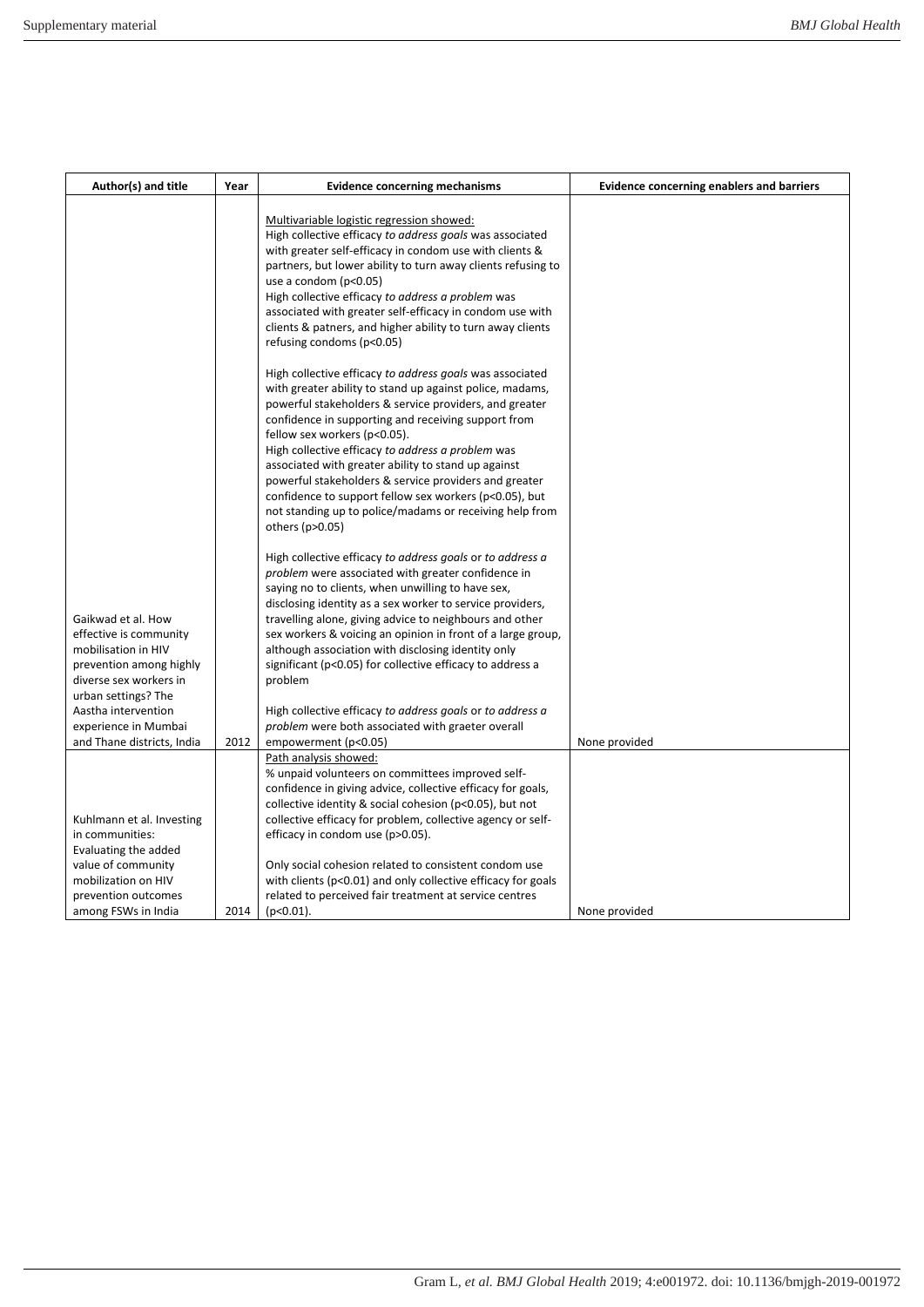| Author(s) and title                                                                                                                                                  | Year | <b>Evidence concerning mechanisms</b>                                                                                                                                                                                                                                                                                                                                              | <b>Evidence concerning enablers and barriers</b>                                                                                                 |
|----------------------------------------------------------------------------------------------------------------------------------------------------------------------|------|------------------------------------------------------------------------------------------------------------------------------------------------------------------------------------------------------------------------------------------------------------------------------------------------------------------------------------------------------------------------------------|--------------------------------------------------------------------------------------------------------------------------------------------------|
|                                                                                                                                                                      |      | Before-and-after analysis showed:<br>Access to condoms, lubricants and a wide variety of<br>health, legal and support services increased from baseline<br>to endline, as did coverage of HIV education outreach and<br>referral for HIV testing and counselling (p<0.01), but no<br>evidence for increase in ART counselling (p=0.297).                                            |                                                                                                                                                  |
|                                                                                                                                                                      |      | More transgender people felt empowered with advocacy<br>skills for services and possessed information about sex<br>reassignment surgery at endline compared to baseline<br>$(p<0.001)$ .                                                                                                                                                                                           |                                                                                                                                                  |
|                                                                                                                                                                      |      | Endline survey showed:<br>Most respondent confident that transgender people and<br>CBOs could work together to address a problem (74%),<br>speak collectively for their rights (83%) & protect each<br>other from harm (79%)                                                                                                                                                       |                                                                                                                                                  |
| Shaikh et al. Empowering<br>communities and<br>strengthening systems to                                                                                              |      | Many were willing to seek health services in places where<br>health workers were aware of their transgender identity<br>(58%), were confident they would take an HIV test<br>regularly (63%), had participated in a public event<br>identifying them as transgender (58%)                                                                                                          |                                                                                                                                                  |
| improve transgender<br>health: outcomes from<br>the Pehchan programme<br>in India                                                                                    | 2016 | Many had also been helped by other transgender<br>participants or a CBO when last arrested (61%) or had<br>been helped by transgender peers or a CBO when partner<br>became violent (46%)                                                                                                                                                                                          | None provided                                                                                                                                    |
| Narayanan et al.<br>Monitoring community<br>mobilisation and<br>organisational capacity<br>among high-risk groups in<br>a large-scale HIV<br>prevention programme in |      | Descriptive quantitative data showed:<br>Between 2008-2009 and 2009-2010, median scores<br>among community-based groups for female sex workers<br>for leadership (39->37%) & resource mobilisation (29-<br>>29%) did not change noticeably; scores for governance<br>(24->29%), programme management (31->39%), decision-<br>making (14->21%), engagement with the state (18->36%) |                                                                                                                                                  |
| India: selected findings<br>using a Community<br>Ownership and<br>Preparedness Index                                                                                 | 2012 | & engagement with wider society (10->14%) increased;<br>scores for networking (24->19%) decreased. At least 22<br>CBGs were not considered ready to transition to<br>independence based on a self-imposed threshold limit.                                                                                                                                                         | Enablers:<br>CBG members frequently reported in surveys that<br>they join groups to address issues of rights, social<br>entitlements and stigma. |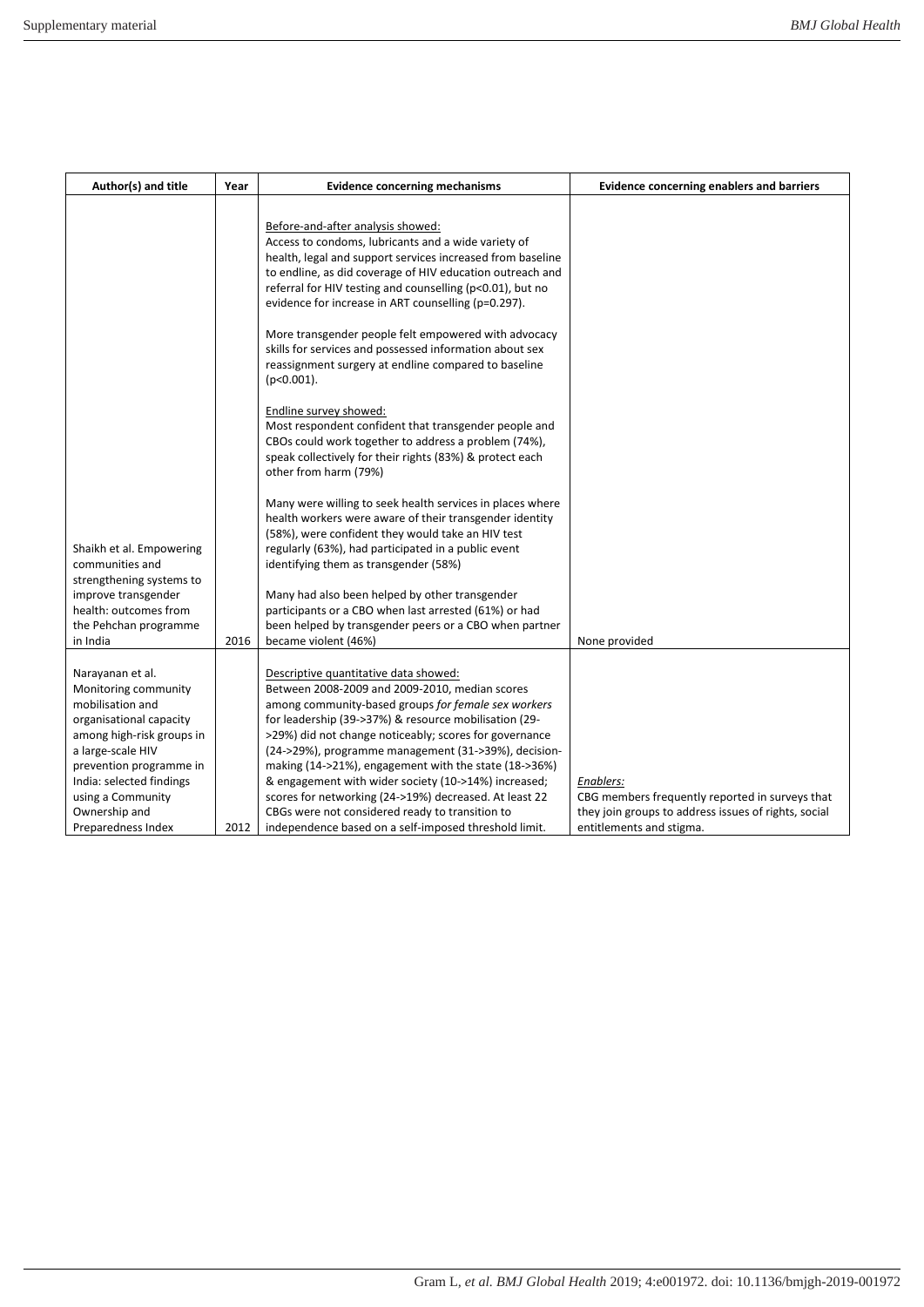| Author(s) and title                                                                                                         | Year | <b>Evidence concerning mechanisms</b>                                                                                                                                                                                                                                                                                                                                                                                                                                                                                                                                                                                                                                                                                                                                                                                                                                                                                                                          | <b>Evidence concerning enablers and barriers</b> |
|-----------------------------------------------------------------------------------------------------------------------------|------|----------------------------------------------------------------------------------------------------------------------------------------------------------------------------------------------------------------------------------------------------------------------------------------------------------------------------------------------------------------------------------------------------------------------------------------------------------------------------------------------------------------------------------------------------------------------------------------------------------------------------------------------------------------------------------------------------------------------------------------------------------------------------------------------------------------------------------------------------------------------------------------------------------------------------------------------------------------|--------------------------------------------------|
| Nagarajan et al. Female<br>sex worker's participation<br>in the community<br>mobilization process: Two<br>distinct forms of |      | Bivariable logistic regression showed:<br>Participation in collective spaces was consistently<br>associated with collective identity, community identity &<br>collective agency, but not collective ownership or<br>perceived vulnerability to the police at p<0.05 across<br>Andhra Pradesh, Tamil Nadu & Maharashtra<br>Multivariable logistic regression showed:<br>Participation in collective spaces was consistently<br>predicted by collective identity & collective ownership at<br>p<0.05 across states<br>Participation in collective spaces was not consistently<br>predicted at p<0.05 across states by community identity,<br>collective agency, participation in public spaces or<br>perceived vulnerability to the police<br>Participation in public spaces was consistently predicted<br>at p<0.05 by collective agency, collective ownership,<br>participation in collective spaces & perceived vulnerability<br>to the police across states. |                                                  |
| participations and<br>associated contextual<br>factors                                                                      |      | Participation in public spaces was not consistently<br>predicted by collective identity & community identity                                                                                                                                                                                                                                                                                                                                                                                                                                                                                                                                                                                                                                                                                                                                                                                                                                                   |                                                  |
|                                                                                                                             | 2014 | across states at p<0.05.<br>Bivariable logistic regression showed:<br>Greater collective identity, collective efficacy & collective<br>agency associated with more intense programme<br>exposure at p<0.001                                                                                                                                                                                                                                                                                                                                                                                                                                                                                                                                                                                                                                                                                                                                                    | None provided                                    |
| Blankenship et al. Power,<br>community mobilization,<br>and condom use practices<br>among female sex                        |      | Multivariable logistic regression showed:<br>Consistent condom use was predicted by greater<br>collective identity, collective efficacy & collective agency<br>at $p<0.01$ , but association no longer significant ( $p>0.05$ )<br>after adjusting for control over type of sex, money<br>charged, living environment and any programme<br>exposure; any programme exposure did predict<br>consistent condom use after adjusting for all the above<br>No evidence for interaction between programme<br>exposure and collective identity or efficacy in determining                                                                                                                                                                                                                                                                                                                                                                                             |                                                  |
| workers in Andhra<br>Pradesh, India                                                                                         | 2008 | condom use at p<0.05, but evidence for positive<br>interaction with collective agency                                                                                                                                                                                                                                                                                                                                                                                                                                                                                                                                                                                                                                                                                                                                                                                                                                                                          | None provided                                    |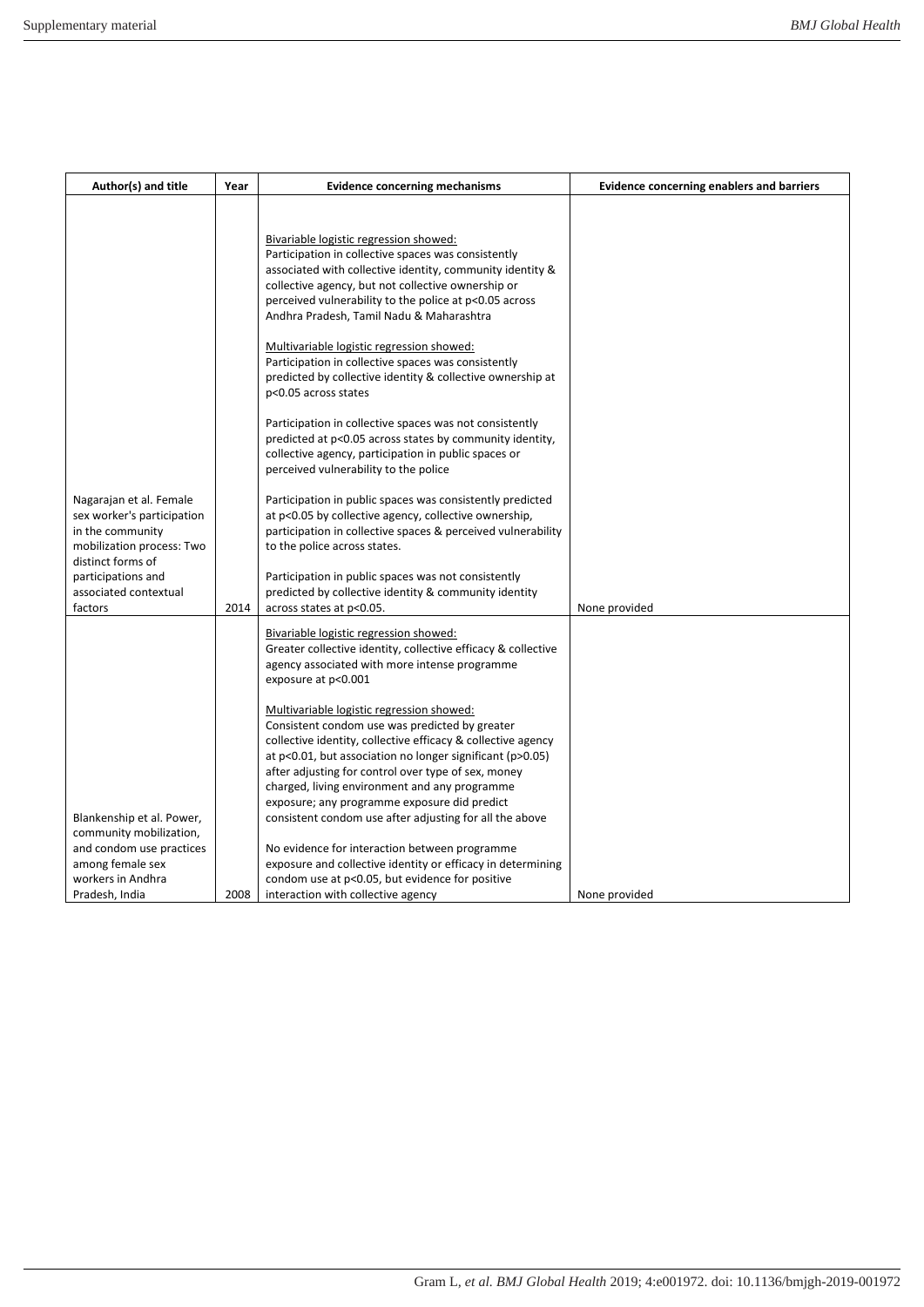| Author(s) and title                                                                                                                                                 | Year | <b>Evidence concerning mechanisms</b>                                                                                                                                                                                                                                                                                                                                                                                                                                                                                                                 | <b>Evidence concerning enablers and barriers</b>                                                                                                                                                                                                                                                                                                                                 |
|---------------------------------------------------------------------------------------------------------------------------------------------------------------------|------|-------------------------------------------------------------------------------------------------------------------------------------------------------------------------------------------------------------------------------------------------------------------------------------------------------------------------------------------------------------------------------------------------------------------------------------------------------------------------------------------------------------------------------------------------------|----------------------------------------------------------------------------------------------------------------------------------------------------------------------------------------------------------------------------------------------------------------------------------------------------------------------------------------------------------------------------------|
|                                                                                                                                                                     |      | CBO formation as a strategy to challenge stigma:<br>Community-based organisations were instrumental in<br>challenging sex worker stigma, because sex workers could<br>now identify with an organisation meant specifically for<br>their occupational group.                                                                                                                                                                                                                                                                                           |                                                                                                                                                                                                                                                                                                                                                                                  |
|                                                                                                                                                                     |      | Collective action: NGO organised public events where<br>CBO members visibly identified themselves as sex<br>workers and engaged in police & media advocacy.<br>Towards self-sustainability: Training largely non-literate<br>CBO members in organisational management required<br>considerable inputs from NGO staff in order to teach<br>them disciplinary norms, agenda creation, documentation                                                                                                                                                     | Barriers:<br>Poor synergy with complementary services: Social<br>Change Agents' bold self-identification as sex<br>workers helped challenge stigma, but undermined<br>their ability to convince peers to seek services at                                                                                                                                                        |
| Biradavolu et al.<br>Structural stigma, sex<br>work and HIV:<br>contradictions and<br>lessons learnt from a<br>community-led structural<br>intervention in southern |      | and implementation of decisions, as well as regular<br>elections and rotation of leaders & training in monitoring,<br>performance evaluation & public speaking. Trained Social<br>Change Agents participated in, took decisions on & felt<br>ownership of implementation activities and developed<br>confidence in their abilities to run an organisation. After<br>two years, sex workers felt confident about taking over                                                                                                                           | the local health clinic who wanted to remain secret<br>& anonymous. Some Social Change Agents tried to<br>circumvent this by meeting sex workers in secret,<br>outside of public locations. It was suggested that<br>treating all women, not just sex workers, at the<br>clinic would remove this obstacle, but this was felt<br>to be contrary to the organisation's mandate to |
| India                                                                                                                                                               | 2012 | control of the organisation.<br>Propensity score matching showed:<br>Evidence for effect of group/collective membership on<br>reductions in experience of violence, police extortion,<br>lack of identification document, gonorrhea/chlamydia<br>and syphilis, but not lack of consistent condom use,<br>forced sex or HIV infection at p<0.05 after adjusting for<br>socio-demographic confounders<br>Qualitative evidence showed:<br>Group members displayed more confidence dealing<br>clients due to their ability to enlist the support of other | challenge sex worker stigma.                                                                                                                                                                                                                                                                                                                                                     |
|                                                                                                                                                                     |      | sex workers and inform other group members of bad<br>clients -> better ability to negotiate condom use, avoid<br>forced sex and violence and negotiate a fair price;<br>however, group members still felt helpless in dealing with<br>police violence                                                                                                                                                                                                                                                                                                 |                                                                                                                                                                                                                                                                                                                                                                                  |
| Bhattacharjee et al.<br>Understanding the role of<br>peer group membership<br>in reducing HIV-related<br>risk and vulnerability                                     |      | Group members were less dependent on exploitative<br>credit, better able to move out of debt and better able to<br>refuse unprotected sex where collectives had initiated<br>savings and loan schemes<br>Membership of a collective was not a factor influencing<br>knowledge around condoms and STIs, accessibility to                                                                                                                                                                                                                               |                                                                                                                                                                                                                                                                                                                                                                                  |
| among female sex<br>workers in Karnataka,<br>India                                                                                                                  | 2013 | condoms/clinical service, perceptions of having a right to<br>practice sex work or willingness to disclose own sex<br>worker identity to others                                                                                                                                                                                                                                                                                                                                                                                                       | None provided                                                                                                                                                                                                                                                                                                                                                                    |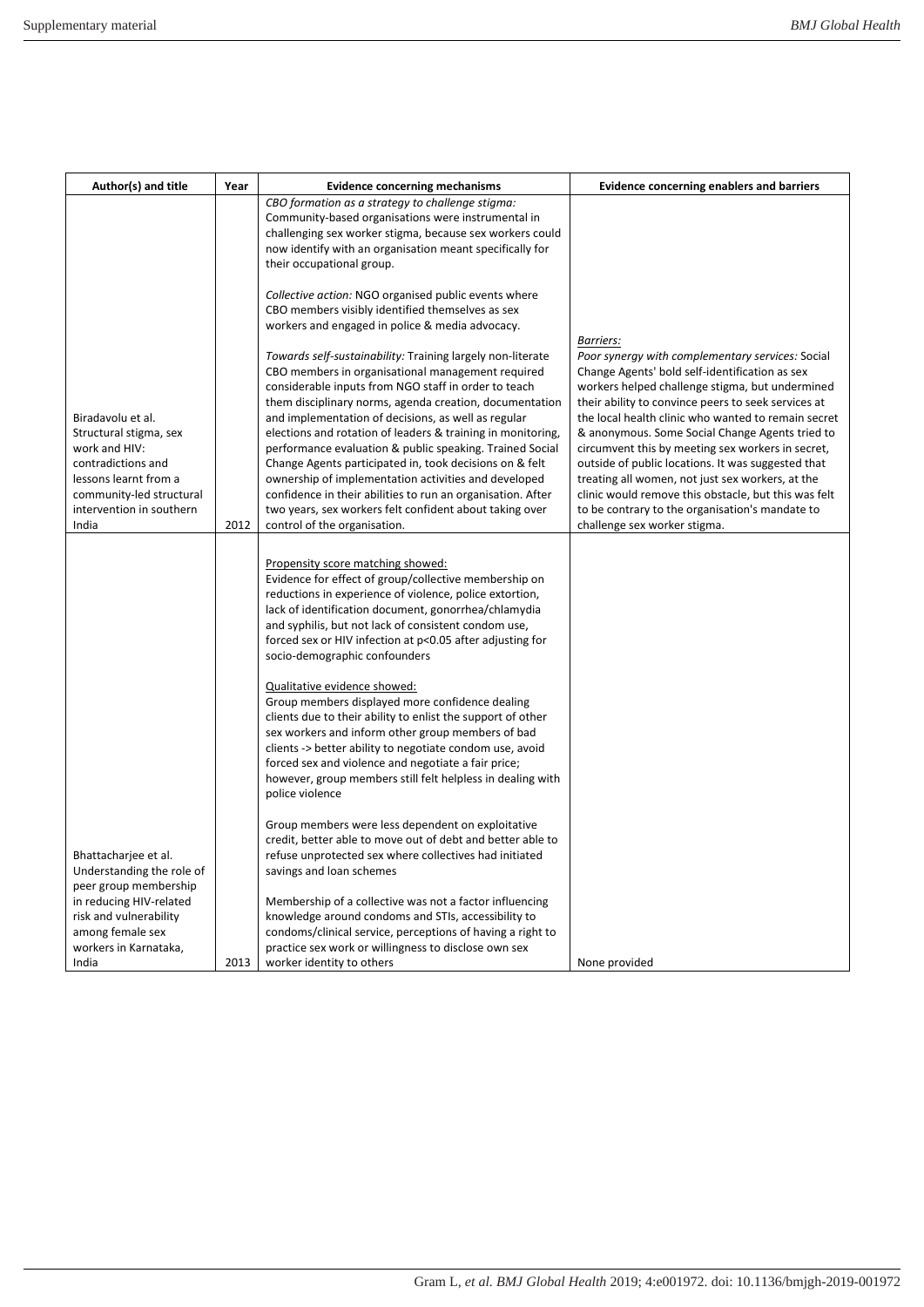| Author(s) and title                                                                                                                                  | Year | <b>Evidence concerning mechanisms</b>                                                                                                                                                                                                                                                 | <b>Evidence concerning enablers and barriers</b>                                                                                                                                                                                                                                                                                                                                                                                                                                                                                                                                                                                                                                                                                                                                                                                                                                                                                                                                                                                                                                                                                                                                                                                                                                                                                                                                                                                                                                                                                                                                                                                                                                                                                                                                                                                                                                                                                                                      |
|------------------------------------------------------------------------------------------------------------------------------------------------------|------|---------------------------------------------------------------------------------------------------------------------------------------------------------------------------------------------------------------------------------------------------------------------------------------|-----------------------------------------------------------------------------------------------------------------------------------------------------------------------------------------------------------------------------------------------------------------------------------------------------------------------------------------------------------------------------------------------------------------------------------------------------------------------------------------------------------------------------------------------------------------------------------------------------------------------------------------------------------------------------------------------------------------------------------------------------------------------------------------------------------------------------------------------------------------------------------------------------------------------------------------------------------------------------------------------------------------------------------------------------------------------------------------------------------------------------------------------------------------------------------------------------------------------------------------------------------------------------------------------------------------------------------------------------------------------------------------------------------------------------------------------------------------------------------------------------------------------------------------------------------------------------------------------------------------------------------------------------------------------------------------------------------------------------------------------------------------------------------------------------------------------------------------------------------------------------------------------------------------------------------------------------------------------|
| Kongelf et al. Is Scale-Up<br>of Community<br>Mobilisation among Sex<br>Workers Really Possible in<br>Complex Urban<br><b>Environments? The Case</b> |      |                                                                                                                                                                                                                                                                                       | Diversification of sex work: Continuous targeting of<br>female sex workers created awareness of link<br>between sex work and HIV in the general<br>population, leading to client preferences for hidden<br>sex. As sex work shifted from brothel- to street-,<br>phone- & home-based work, it became less visible,<br>less networked & more autonomous, which made<br>it difficult to reach & mobilise women.<br>Stigma against sex worker identity: Programme<br>objective to maximise coverage and verify this<br>through monitoring made it obvious that sex<br>workers were its main target population, leading<br>some to shun the programme who felt the 'sex<br>worker' label was stigmatising<br>Fraught relations with power brokers: Madams,<br>pimps & agents sometimes wanted to keep sex<br>workers hidden. Limited power to stop police raids<br>of brothels led some sex workers & pimps to<br>believe that the intervention was informing the<br>police & bringing on raids, which reduced trust.<br>Residential mobility: Female sex workers moved<br>around to earn more & avoid police raids, which<br>led to challenges with service provision, follow-up,<br>and achievement of behaviour change.<br>Demographic heterogeneity: Women migrated to<br>Mumbai from across state & national boundaries<br>leading to competition, rivalry, mistrust &<br>animosity between sex workers of different<br>backgrounds, which made it challenging to bring<br>community-based groups working with sex workers<br>of different backgrounds together under a single<br>organisation.<br>Performance monitoring: Pressure to demonstrate<br>performance shifted focus towards the people who<br>were the easiest to reach and most visible & the<br>outcomes that were measured (condom use),<br>inhibiting ability to respond to realities on the<br>ground, which inhibited programme participation<br>& led to the creation of unsustainable community- |
| of Mumbai, India                                                                                                                                     | 2015 | None provided<br>Before-and-after analysis showed:<br>For Enuqu state: Significant change in all ideational                                                                                                                                                                           | based organisation, which existed "on paper" only.                                                                                                                                                                                                                                                                                                                                                                                                                                                                                                                                                                                                                                                                                                                                                                                                                                                                                                                                                                                                                                                                                                                                                                                                                                                                                                                                                                                                                                                                                                                                                                                                                                                                                                                                                                                                                                                                                                                    |
|                                                                                                                                                      |      | factors in anti-FGC direction among men and women at<br>p<0.05, except for self-reported encouragement of others<br>not to cut, which was only significant among men.                                                                                                                 |                                                                                                                                                                                                                                                                                                                                                                                                                                                                                                                                                                                                                                                                                                                                                                                                                                                                                                                                                                                                                                                                                                                                                                                                                                                                                                                                                                                                                                                                                                                                                                                                                                                                                                                                                                                                                                                                                                                                                                       |
|                                                                                                                                                      |      | Dose-effect response to exposure to mass media<br>campaign and community mobilisation with greater effect<br>of the two interventions combined than either alone on<br>all ideational factors except personally approving of FGC<br>at p<0.05. Impact on the latter was not reported. |                                                                                                                                                                                                                                                                                                                                                                                                                                                                                                                                                                                                                                                                                                                                                                                                                                                                                                                                                                                                                                                                                                                                                                                                                                                                                                                                                                                                                                                                                                                                                                                                                                                                                                                                                                                                                                                                                                                                                                       |
| Babalola et al. Impact of a<br>communication<br>programme on female                                                                                  |      | Attenuation in association between programme exposure<br>and intention not to cut after adjusting for ideational<br>factors indicating possible mediating role of ideational<br>factors.                                                                                              |                                                                                                                                                                                                                                                                                                                                                                                                                                                                                                                                                                                                                                                                                                                                                                                                                                                                                                                                                                                                                                                                                                                                                                                                                                                                                                                                                                                                                                                                                                                                                                                                                                                                                                                                                                                                                                                                                                                                                                       |
| genital cutting in eastern<br>Nigeria                                                                                                                | 2006 | For Ebonyi state: No evidence for change in any ideational<br>indicator at p<0.05.                                                                                                                                                                                                    | None provided                                                                                                                                                                                                                                                                                                                                                                                                                                                                                                                                                                                                                                                                                                                                                                                                                                                                                                                                                                                                                                                                                                                                                                                                                                                                                                                                                                                                                                                                                                                                                                                                                                                                                                                                                                                                                                                                                                                                                         |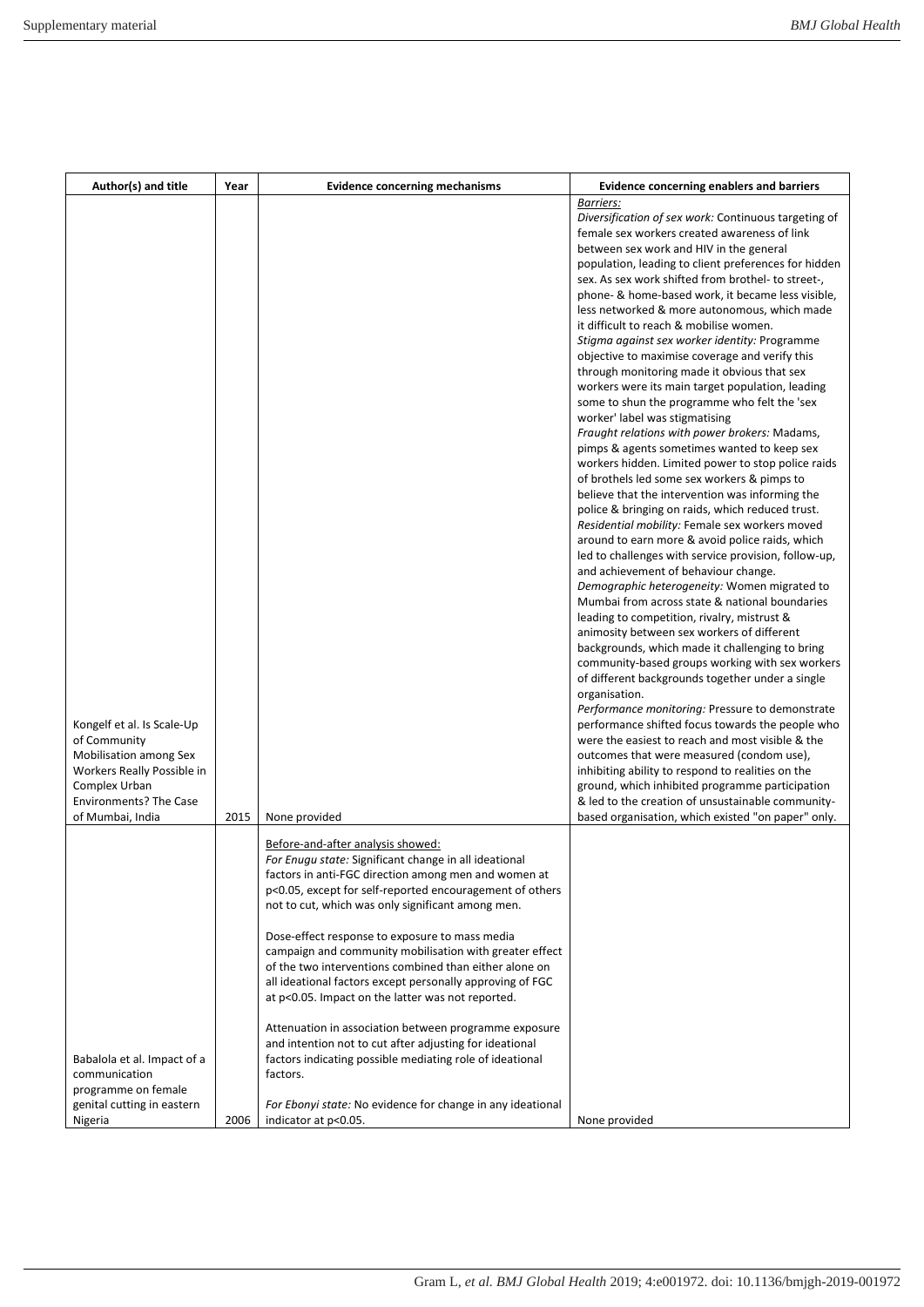| Author(s) and title                                  | Year | <b>Evidence concerning mechanisms</b>                                                                                                                                                                                         | <b>Evidence concerning enablers and barriers</b>                                                      |
|------------------------------------------------------|------|-------------------------------------------------------------------------------------------------------------------------------------------------------------------------------------------------------------------------------|-------------------------------------------------------------------------------------------------------|
|                                                      |      | Increased awareness: Participating women (87%) and                                                                                                                                                                            |                                                                                                       |
|                                                      |      | men (36%) identified TOSTAN as main source of info on                                                                                                                                                                         |                                                                                                       |
|                                                      |      | FGC; 92% women shared information from the                                                                                                                                                                                    |                                                                                                       |
|                                                      |      | programme & 90% observed public discussions about FGC                                                                                                                                                                         |                                                                                                       |
|                                                      |      | compared to 0% in comparison villages. Awareness of at                                                                                                                                                                        |                                                                                                       |
|                                                      |      | least two consequences of FGC increased among male                                                                                                                                                                            |                                                                                                       |
|                                                      |      | (11->80%) and female (7->83%) participants.<br>Nonparticipating women (47%) and men (45%) could also                                                                                                                          |                                                                                                       |
|                                                      |      | mention at least two consequences at endline.                                                                                                                                                                                 |                                                                                                       |
|                                                      |      | Awareness in comparison groups increased 3->25% for                                                                                                                                                                           |                                                                                                       |
|                                                      |      | women and 14->21% for men.                                                                                                                                                                                                    |                                                                                                       |
|                                                      |      | Changes in attitudes: Significant reductions in women<br>approving of FGC, having a partner approving of FGC &<br>wanting daughters to be cut among both participant,<br>non-participant & non-intervention women at p<0.001, |                                                                                                       |
|                                                      |      | but greater reductions among women in intervention<br>villages. 85% of participant & 64% of non-participant                                                                                                                   |                                                                                                       |
|                                                      |      | women who disapproved of FGC at endline stated they<br>had changed their minds due to the TOSTAN programme,                                                                                                                   |                                                                                                       |
|                                                      |      | but so did 12% of women disapproving of FGC in the<br>control area. Similar reductions in intention to cut                                                                                                                    | Descriptive quantitative data showed:<br>Barriers to participation: When the program                  |
| Diop & Askew. The                                    |      | daughter among participant, non-participant & non-                                                                                                                                                                            | started, 64% women & 50% men who originally                                                           |
| Effectiveness of a<br>Community-Based                |      | invention men w/ greater reductions in intervention<br>villages.                                                                                                                                                              | expressed an interest in participating actually did.<br>Most common reason for non-participation: for |
| <b>Education Program on</b>                          |      |                                                                                                                                                                                                                               | men that there was no financial compensation, for                                                     |
| <b>Abandoning Female</b>                             |      | Changes in outcome: Significant increase in uncut girls                                                                                                                                                                       | women that classes were overcrowded, they got                                                         |
| Genital                                              |      | aged 0-10 according to their mothers at p<0.001 among                                                                                                                                                                         | sick, became pregnant, or their husbands forbade                                                      |
| Mutilation/Cutting in                                |      | participant and non-participant women, but no evidence                                                                                                                                                                        | them to join. Only 69% women & 57% men who                                                            |
| Senegal                                              | 2009 | for a change in control                                                                                                                                                                                                       | participated completed all four program modules.                                                      |
|                                                      |      |                                                                                                                                                                                                                               |                                                                                                       |
| Chevrier et al. 'No one                              |      | Initial support group meetings rapidly made clear that                                                                                                                                                                        |                                                                                                       |
| was there to care for us':                           |      | everyone living with HIV regardless of their involvement                                                                                                                                                                      |                                                                                                       |
| Ashodaya Samithi's<br>community-led care and         |      | with sex work encountered discrimination and stigma. For                                                                                                                                                                      |                                                                                                       |
| support for people living                            |      | many, joining the organization was the moment, they<br>realised many others encountered the same problems                                                                                                                     |                                                                                                       |
| with HIV in Mysore, India                            | 2016 | that they encountered.                                                                                                                                                                                                        | None provided                                                                                         |
|                                                      |      | Individual-level impact on individual and collective power:                                                                                                                                                                   |                                                                                                       |
|                                                      |      | Sex workers who had high exposure to the intervention -                                                                                                                                                                       |                                                                                                       |
|                                                      |      | defined as being a member of a peer group or collective                                                                                                                                                                       |                                                                                                       |
|                                                      |      | or attending a drop-in centre or NGO meeting - were                                                                                                                                                                           |                                                                                                       |
|                                                      |      | more likely to report feeling a strong sense of unity with                                                                                                                                                                    |                                                                                                       |
|                                                      |      | other sex workers, attend a rally where they could be                                                                                                                                                                         |                                                                                                       |
|                                                      |      | identified as a sex worker, stand up to or negotiate with<br>someone on behalf of a sex worker, and feel confident                                                                                                            |                                                                                                       |
| Beattie et al. Community                             |      | negotiating condom use in adjusted analyses (p<0.05).                                                                                                                                                                         |                                                                                                       |
| Mobilization and                                     |      |                                                                                                                                                                                                                               |                                                                                                       |
| <b>Empowerment of Female</b>                         |      | <b>Outcome analysis:</b>                                                                                                                                                                                                      |                                                                                                       |
| Sex Workers in Karnataka                             |      | No clear trends between intervention exposure and levels                                                                                                                                                                      |                                                                                                       |
| State, South India:                                  |      | of STIs or HIV at district level. No evidence for association                                                                                                                                                                 |                                                                                                       |
| Associations With HIV and                            |      | between intervention exposure and HIV, syphilis or HSV-2                                                                                                                                                                      |                                                                                                       |
| <b>Sexually Transmitted</b><br><b>Infection Risk</b> | 2014 | infection in biological samples (p>0.05), but evidence for<br>chlamydia/gonorrhoea (p<0.05) as a combined outcome.                                                                                                            | None reported                                                                                         |
|                                                      |      |                                                                                                                                                                                                                               |                                                                                                       |
| Chakravarthy et al.                                  |      |                                                                                                                                                                                                                               |                                                                                                       |
| Community mobilisation                               |      |                                                                                                                                                                                                                               |                                                                                                       |
| programme for female                                 |      | 3-5 years later, all community-based organisations (CBOs)                                                                                                                                                                     |                                                                                                       |
| sex workers in coastal<br>Andhra Pradesh, India:     |      | had higher average scores on the Community Ownership<br>and Preparedness Index, a measure of CBO capacity, but                                                                                                                |                                                                                                       |
| processes and their                                  |      | none of the CBOs were rated as highly sustainable and                                                                                                                                                                         |                                                                                                       |
| effects                                              | 2012 | capable of self-governance.                                                                                                                                                                                                   | None reported                                                                                         |